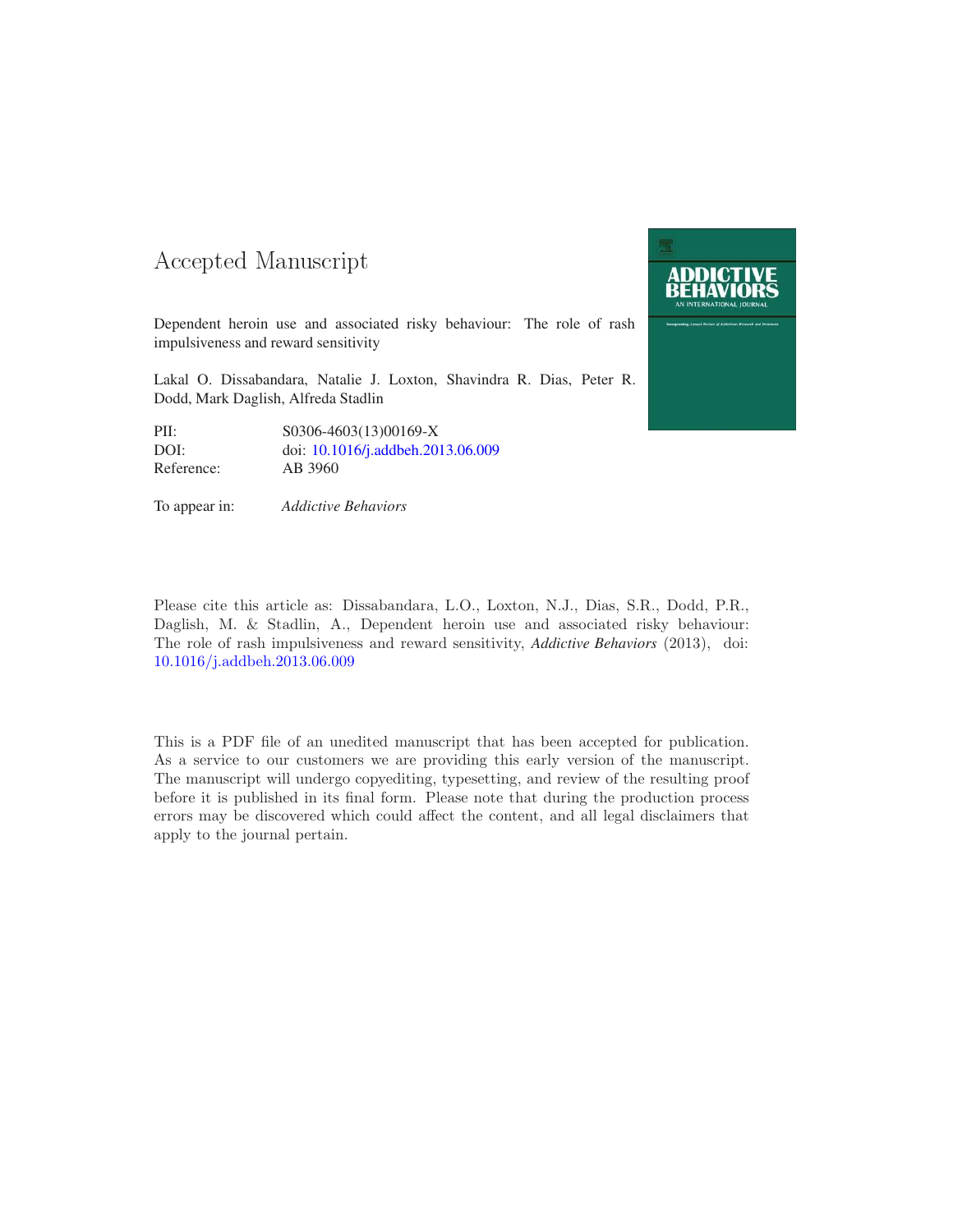Dependent heroin use and associated risky behaviour: The role of rash impulsiveness and reward sensitivity

#### Authors

andara<sup>1,2</sup>, Natalie J Loxton<sup>4</sup>, Shavindra R Dias<sup>3</sup>, Peter R Dodd<sup>4</sup><br>
Ilicine, Griffith University, Gold Coast, Australia, 4215.<br>
Ilicine, The University of Queensland, Herston, Australia, 400<br>
dicine, University of Pera Lakal O Dissabandara<sup>1,2</sup>, Natalie J Loxton<sup>4</sup>, Shavindra R Dias<sup>3</sup>, Peter R Dodd<sup>5</sup>, Mark Daglish<sup>2,6</sup>, Alfreda Stadlin<sup>7</sup>

Affiliations

1 School of Medicine, Griffith University, Gold Coast, Australia, 4215.

2 School of Medicine, The University of Queensland, Herston, Australia, 4006.

3 Faculty of Medicine, University of Peradeniya, Peradeniya, Sri Lanka, 20400.

4 School of Psychology, The University of Queensland, St Lucia, Australia, 4072.

5 School of Chemistry & Molecular Biosciences, The University of Queensland, St Lucia,

Australia, 4072.

6 Royal Brisbane & Women's Hospital, QLD, Australia, 4029

7 Chungbuk National University, School of Medicine, Cheongju, 361-763, South Korea.

Corresponding Author:

Alfreda Stadlin

Chungbuk National University, School of Medicine, 52-Gaesin-dong, Cheongju 361-763, South Korea

Email : astadlin@chungbuk.ac.krTelephone : +82-43-2491784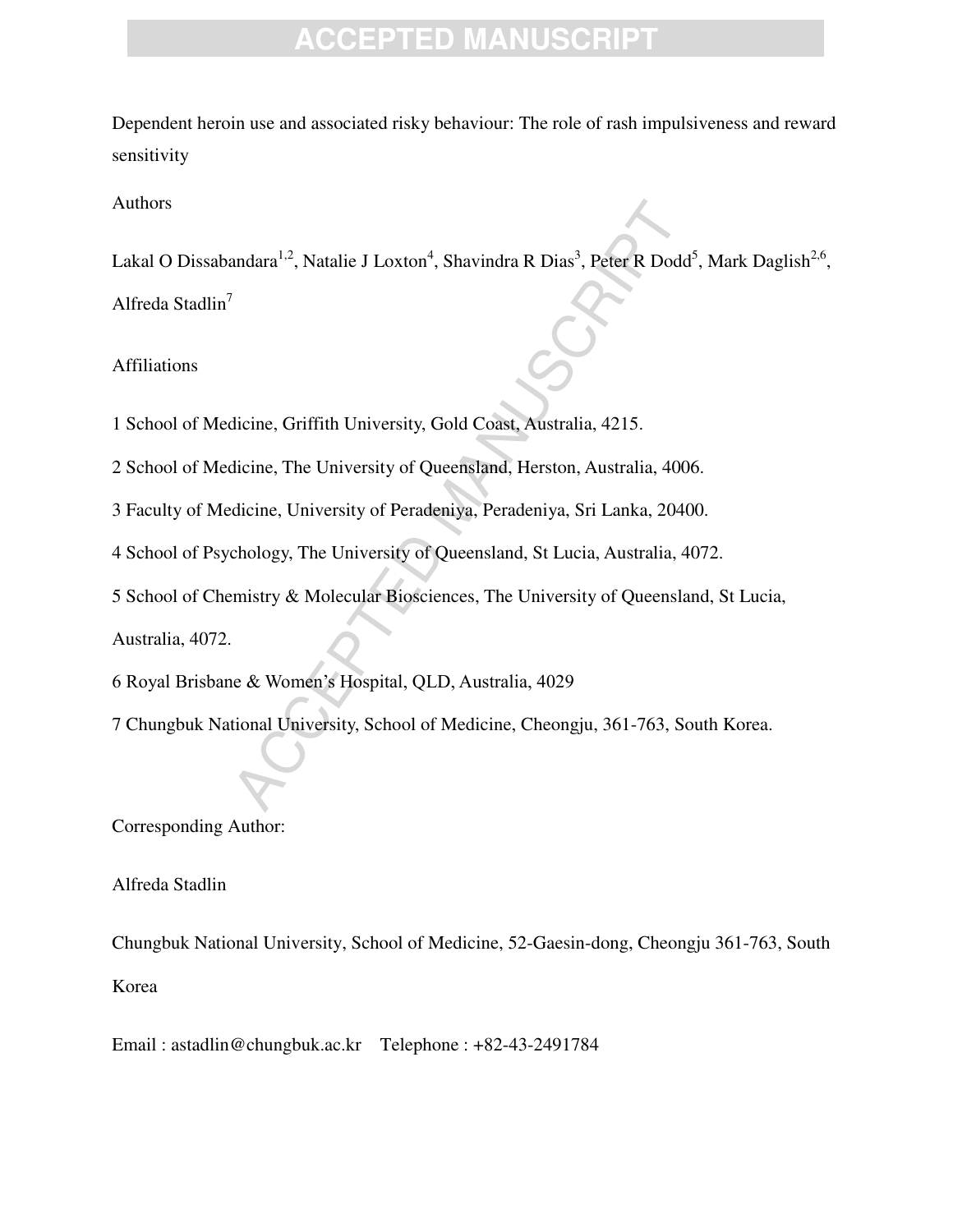#### **Abstract**

ring the heterogeneity of impulsivity, a biologically-based 2-f.<br>ward sensitivity and rash impulsiveness facets, has been prope<br>t two facets of impulsiveness could be associated with differer<br>n use and associated risky beh Impulsive temperament has long been considered as a risk factor for substance use disorders (SUD). Considering the heterogeneity of impulsivity, a biologically-based 2-factor model incorporating reward sensitivity and rash impulsiveness facets, has been proposed. Here we report how these two facets of impulsiveness could be associated with different aspects of dependent heroin use and associated risky behaviour. Two hundred and ninety three dependent heroin users and 232 non-users were assessed on reward sensitivity, rash impulsivity, and the related trait of punishment sensitivity. After adjusting for multiple comparisons, heroin users were found to be more rash-impulsive and reward-sensitive than non-users ( $p \le 0.001$ ). Within users, rash impulsivity was associated with high risk behaviour including escalating heroin consumption, injecting heroin use, hazardous drinking, low treatment-seeking and risky sexual behaviour. Reward sensitivity was uniquely associated with early onset of drug use. Whilst greater impulsivity is a common trait in drug users compared with non-users, the use of a 2 factor model of impulsivity provides additional information regarding specific aspects of drug initiation and maintenance that can be targeted in the prevention and treatment of heroin dependence.

Key words: heroin dependence, personality, reward, impulsivity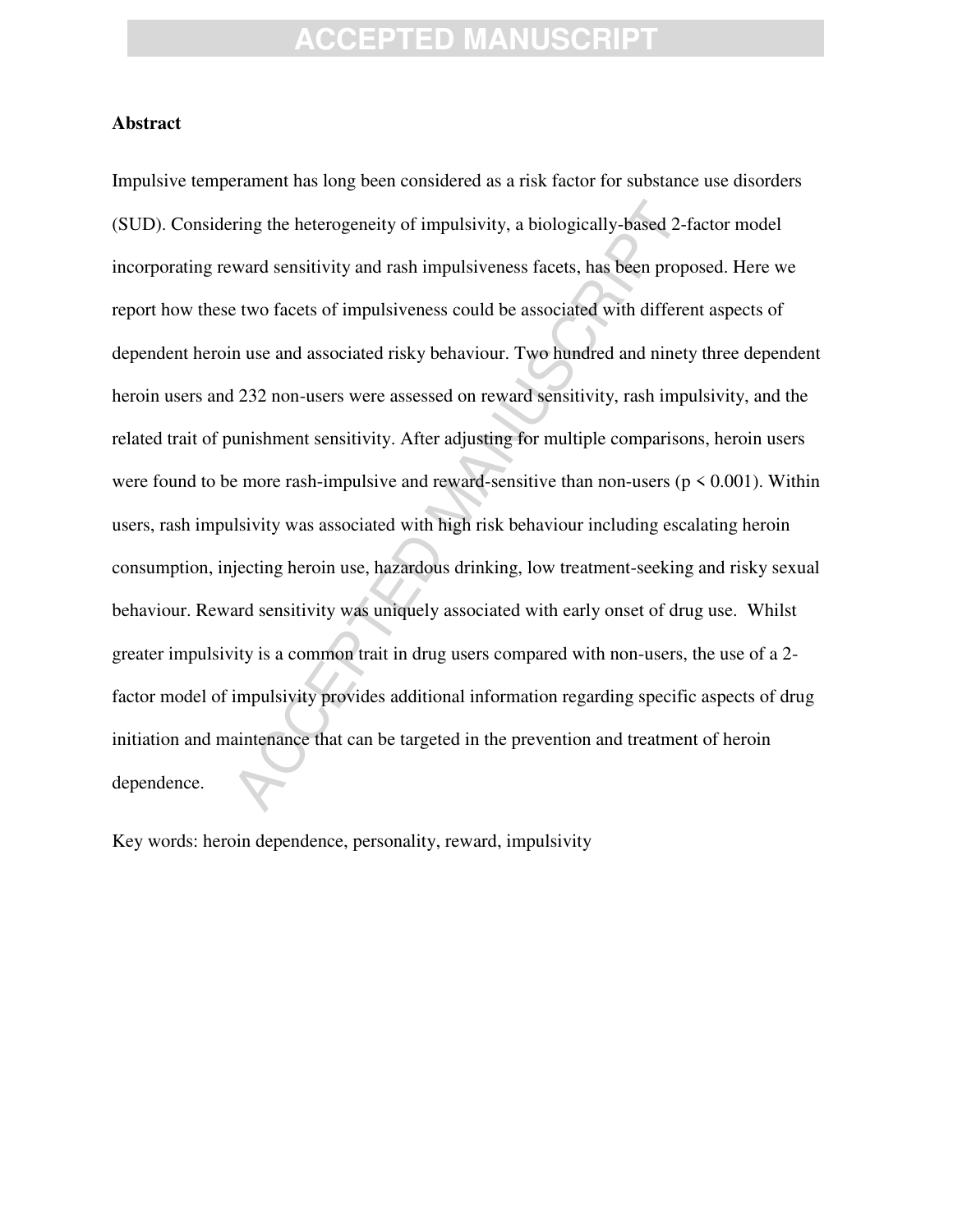#### **1 Introduction**

actors interact to produce diverse addiction-related phenotypes<br>s have been implicated in the development and maintenance of<br>07). Traits associated with an impulsive temperament, in parti-<br>orted to be associated with subst The ætiology of substance use disorders (SUD) is complex: individual, biological and environmental factors interact to produce diverse addiction-related phenotypes. Many personality traits have been implicated in the development and maintenance of substance misuse (Dawe et al., 2007). Traits associated with an impulsive temperament, in particular, have been consistently reported to be associated with substance use disorders in general (James & Taylor, 2007), alcohol abuse and dependence (Shin, Hong, & Jeon, 2011; Carlson, Johnson, & Jacobs, 2010), club-drug use (Loxton, Wan, et al., 2008) and with initial drug experimentation, continuing drug use and relapses (e.g., Everitt et al., 2008). Indeed, trait impulsivity measured in young children is a key predictor of alcohol use and drug experimentation in adolescents (Fergusson, Boden, & Horwood, 2008; Tarter et al., 2003) and conveys a greater risk than socioeconomic status and intelligence (Caspi, 2000). Further, previous evidence suggests impulsivity as a mediator of the genetic basis for SUD (Ducci & Goldman, 2008).

Dawe and colleagues have described a two dimensional model of impulsivity, consisting of 1) reward sensitivity (also referred to as Reward Drive) and 2) rash impulsivity as pertinent in relation to substance use disorders (Dawe, Gullo, & Loxton, 2004; Dawe & Loxton, 2004). Using Gray's Reinforcement Sensitivity Theory (RST), reward sensitivity refers to individual differences in sensitivity to noticing, and increased motivation in obtaining, conditioned and unconditioned rewards (Gray, 1970; Gray & McNaughton, 2000). Rash impulsiveness (reflecting traditional models of impulsiveness) is the tendency to persevere in approach behaviours regardless of outcomes. The prefrontal cortex (PFC) is the proposed neural substrate for rash impulsivity (Dawe, Gullo, & Loxton, 2004; Horn, Dolan, Elliott, Deakin, & Woodruff, 2003) and the mesolimbic dopaminergic system is thought to mediate reward sensitivity (Pickering,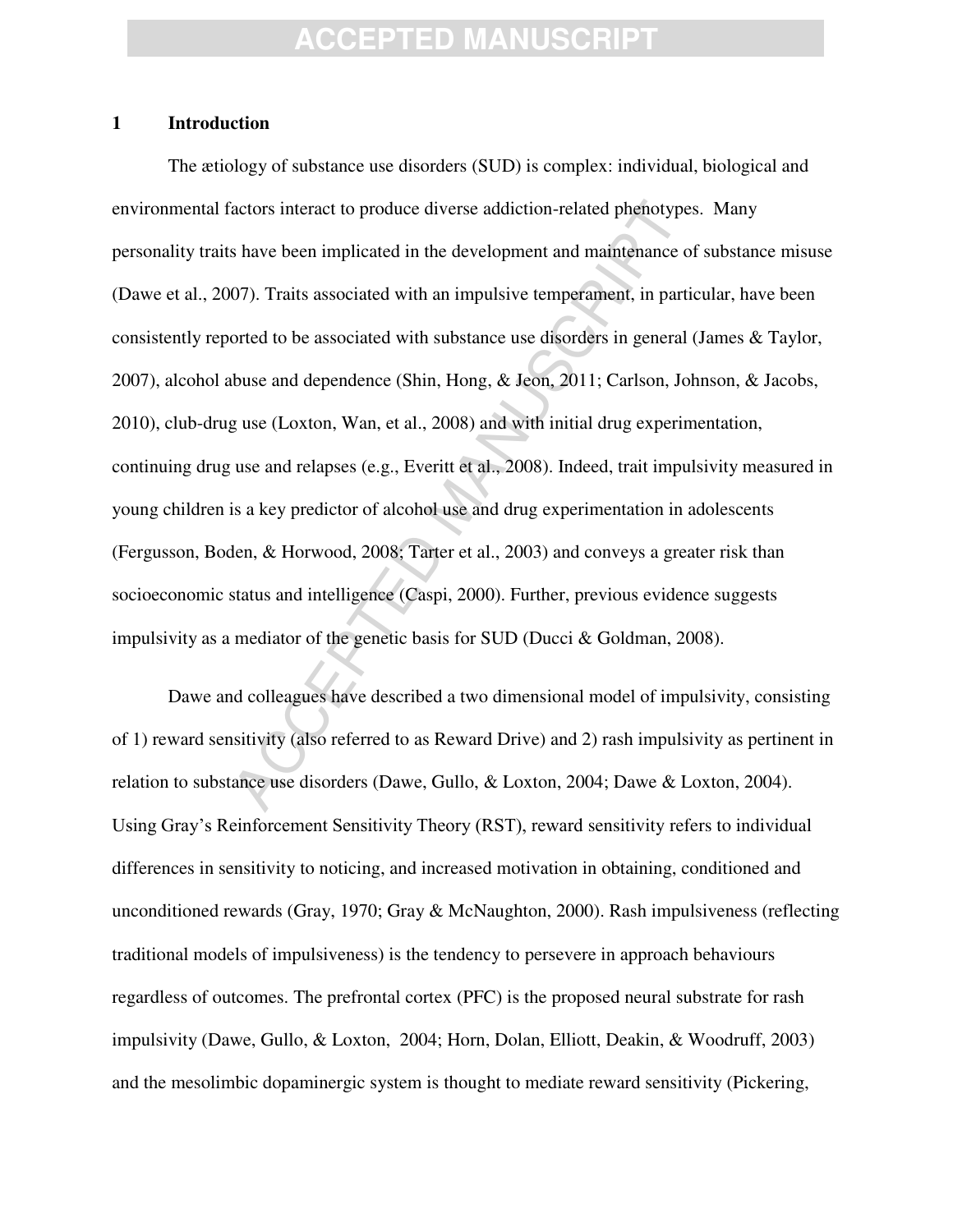1999). RST also includes traits associated with punishment sensitivity mediated by the Behavioural Inhibition System (BIS) and the Fight/Flight/Freeze System (FFFS), although purpose-built measures of FFFS have only recently been published and are untested in drugusing populations (see Smillie, Loxton, & Avery, 2011).

easures of FFFS have only recently been published and are un<br>as (see Smillie, Loxton, & Avery, 2011).<br>act of neuro-cognitive variables such as personality on addictit<br>diction develops (Kreek, Nielsen, Butelman & LaForge, 2 The impact of neuro-cognitive variables such as personality on addictive behaviour may change as the addiction develops (Kreek, Nielsen, Butelman & LaForge, 2005). Dawe and Loxton (2004) proposed that reward sensitivity is more likely to be involved in the initiation and experimentation with drugs and sensitization of the neural circuitry to reward cues. In line with this, subsequent studies have found that reward sensitivity is associated with earlier onset of drinking (Lyvers, Duff, & Hasking, 2011; Pardo, Aguilar, Molnuevo, & Torrubia, 2007). Individuals with increased reward sensitivity readily respond to the rewarding effects of drugs and develop stronger conditioned learning response that gives more salience to drug-associated cues (Robinson & Berridge, 2003).

Both reward sensitivity and rash impulsivity are higher in hazardous drinkers and illicit drug users (Gullo, Ward, Dawe, Powell, & Jackson, 2010; Loxton, Nguyen, Casey, & Dawe, 2008). However, rash impulsivity, but not reward sensitivity, is associated with poly-drug abuse and higher levels of hazardous drinking (Loxton, Wan, et al., 2008; Lyvers et al., 2011). Findings on punishment sensitivity (i.e., BIS) in addiction have been mixed, with most studies finding either low punishment sensitivity associated with substance use and abuse (e.g., Loxton, Wan, et al., 2008; Pardo et al., 2007) or no relationship (Kambouropoulos & Staiger, 2007; Loxton & Dawe, 2007). Thus, it is unclear how punishment sensitivity features in substance misuse.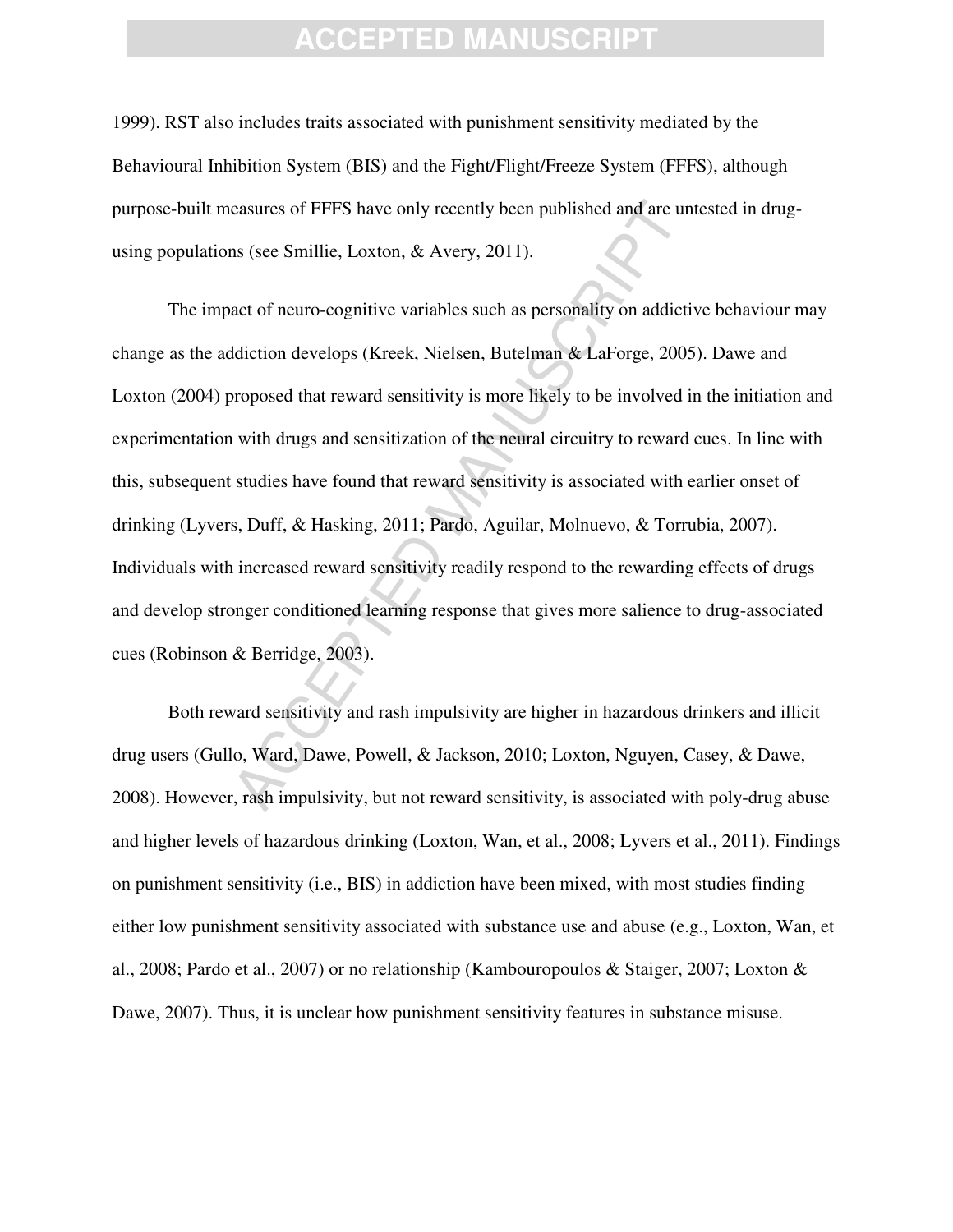ams (Conrod, Castellanos-Ryan, & Mackie, 2011). However, there are actor impulsivity model in addiction and even fewer have speced substance-dependent individuals (Gullo, et al., 2010; Loxton, gate how these two dimensions Better understanding of the mechanisms driving different phases of addiction (e.g., drug experimentation; age of onset; maintenance) can help the design of personalized intervention and treatment programs (Conrod, Castellanos-Ryan, & Mackie, 2011). However, few studies have tested the two-factor impulsivity model in addiction and even fewer have specifically examined this model with substance-dependent individuals (Gullo, et al., 2010; Loxton, Wan, et al., 2008). Here we investigate how these two dimensions of impulsivity are associated with SUD in a sample of dependent heroin users and ethnically-matched non-users. We hypothesised that 1) both dimensions of impulsivity differentiate dependent heroin users from non-users; 2) reward sensitivity, but not rash impulsivity, is associated with earlier initiation of heroin use; 3) rash impulsivity is a better predictor of high-risk drug-related problems; and 4) punishment sensitivity is protective against high-risk drug-related behaviours. This is a novel study in that these traits that were tested in a unique sample of heroin users in a culture in which any substance use is considered an aberrant behaviour. The ability to obtain a control sample with virtually no lifetime substance use is also another unique element in this study.

#### **2 Methods**

### 2.1 Study sample

The participants for this study were selected from a database of 320 male heroin users in a prison rehabilitation facility and 278 non-drug-using male subjects that were recruited for a genetic study of dependent heroin use in Sri Lanka. The heroin users had been imprisoned for a period ranging from 2 to 33 months at the time of the study. The selection criteria for the heroin users for this study include dependent heroin use according to DSM-IV criteria, Sinhalese ethnicity, absence of any other major psychiatric illnesses and that imprisonment was solely for drug use related charges. A control group of male subjects who never used illicit drugs and who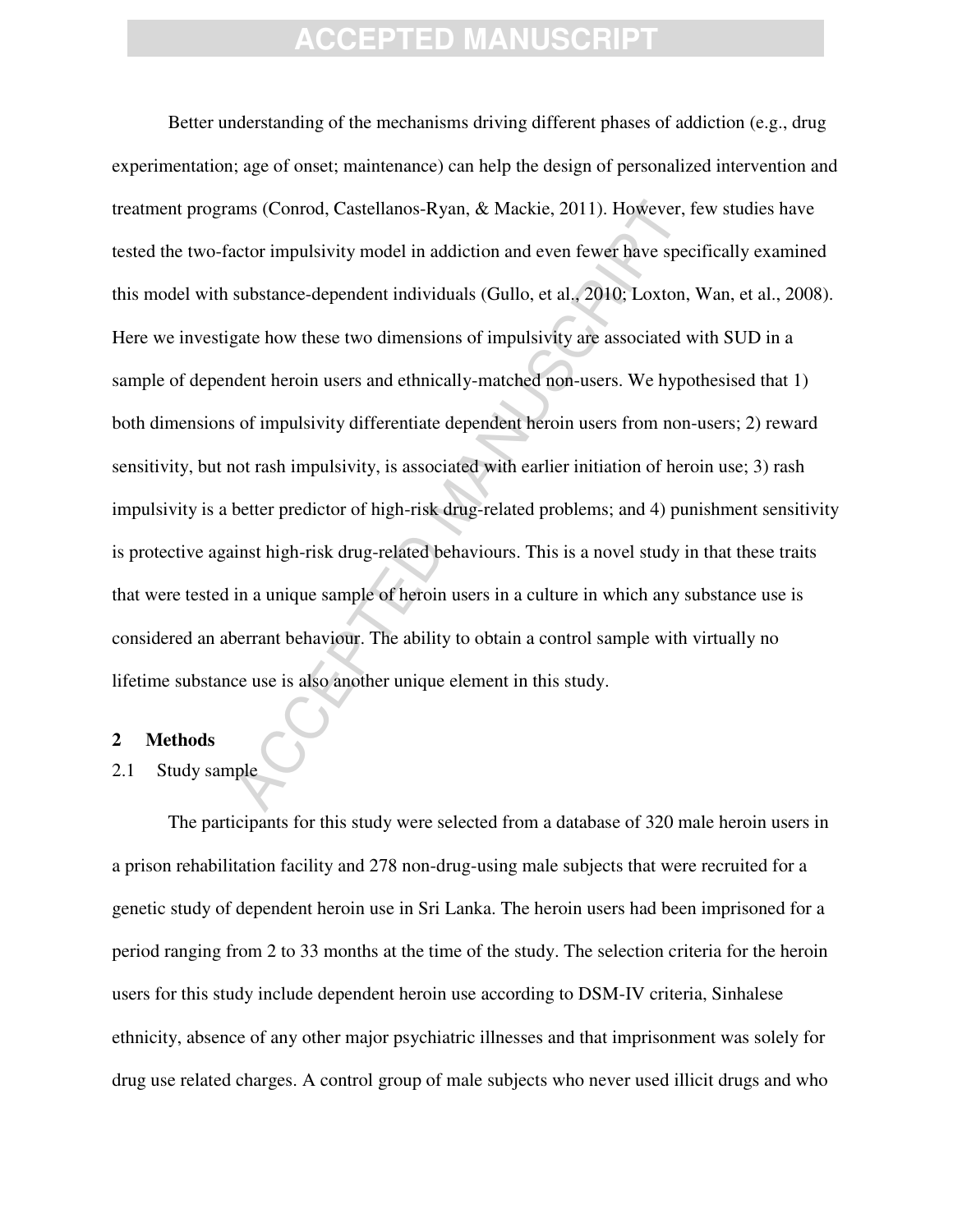did not have a past history of major psychiatric illness was selected, while primarily attempting to match for age and ethnicity. The final group consisted of 293 heroin users and 232 non-drug users. Written informed consent was obtained from all the subjects. The human research ethics committee of the Faculty of Medicine, University of Peradeniya approved the study.

#### 2.2 Data collection

Data on substance use were collected using a battery of interviewer administered questionnaires relating to the period immediately prior to imprisonment for the heroin users and for the period leading up to the interview for the control subjects.

### 2.2.1 Demographics and sexual behaviour

formed consent was obtained from all the subjects. The huma<br>
e Faculty of Medicine, University of Peradeniya approved the<br>
ction<br>
substance use were collected using a battery of interviewer ad<br>
elating to the period immedi Data were collected using a battery of interviewer administered questionnaires consisting of questions regarding selected demographics and sexual behaviour. The demographics included age, level of education, occupation and marital status. Questions on sexual behaviour included sexual orientation and risky sexual practices such as having sex with multiple partners including commercial sex workers, unprotected sex and sex for money.

#### 2.2.2 Substance use

Age of initiation of substance use, the pattern of substance use, poly-drug use, injecting drug use and treatment-seeking were used as drug-related variables. For the present study, polydrug use was defined as taking more than one drug excluding alcohol and tobacco during the same time period. The Alcohol Use Disorders Identification Test (AUDIT) was used to assess participant's alcohol consumption (Saunders, Aasland, Babor, Delafuente, & Grant, 1993).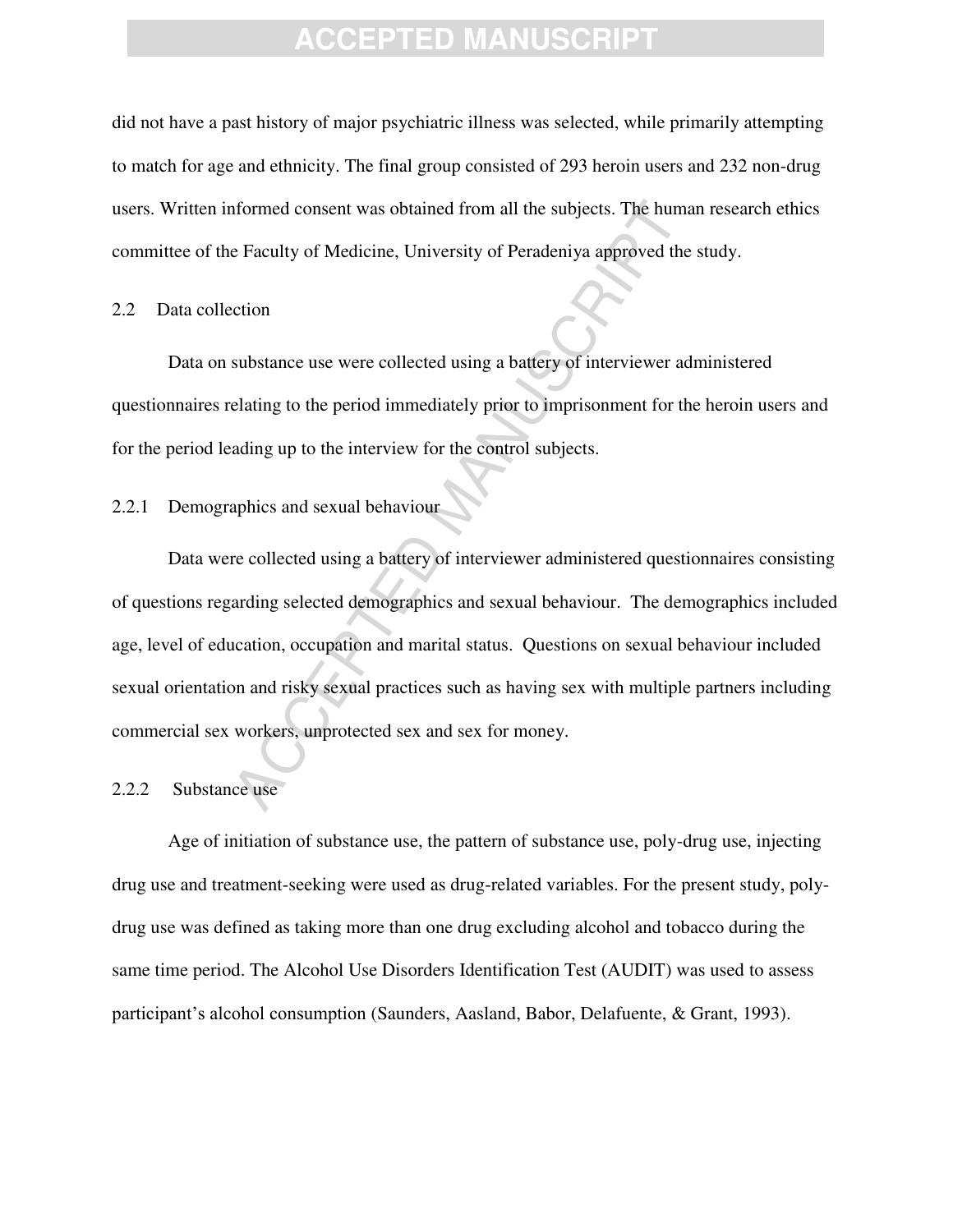#### 2.2.3 Personality

Three personality inventories were used.

#### 2.2.3.1 Reward and Punishment Sensitivity

d and Punishment Sensitivity<br>and punishment sensitivity were assessed using the Behaviour<br>oural Activation System (BIS/BAS) scales (Carver & White, 1<br>mishment and Sensitivity to Reward Questionnaire, Short Ver<br>ler, & Hawk, Reward and punishment sensitivity were assessed using the Behavioural Inhibition System /Behavioural Activation System (BIS/BAS) scales (Carver & White, 1994) and the Sensitivity to Punishment and Sensitivity to Reward Questionnaire, Short Version (SPSRQ-SV) (O'Connor, Colder, & Hawk, 2004). The BIS/BAS questionnaire consists of 20 items assessing a single BIS scale and three BAS subscales: BAS drive (BAS-Drv), BAS fun seeking (BAS-FS) and BAS reward responsiveness (BAS-RR). The SPSRQ-SV is a 35-item scale that yields subscales of Sensitivity to Punishment (SP) and Sensitivity to Reward (SR). Thus, the BAS subscales and SR scale were used to assess reward sensitivity, whereas the BIS and SP scales were used to assess punishment sensitivity.

### 2.2.3.2 Rash Impulsivity

Rash impulsiveness was assessed using the 40-item Zuckerman Sensation Seeking Scale (SSS) (Zuckerman, 1994). This scale measures 4 dimensions of sensation seeking: thrill and adventure seeking (TAS), experience seeking (ES), disinhibition (DIS) and boredom susceptibility (BS). As in previous studies, to avoid the risk of criterion contamination, items related to drinking or drug use were excluded from the analysis (e.g., Andrew & Cronin, 1997, Loxton, Wan, et al., 2008). For this study, the Sinhalese translations of all scales were used (Dissabandara, Loxton, Dias, Daglish, & Stadlin, 2011).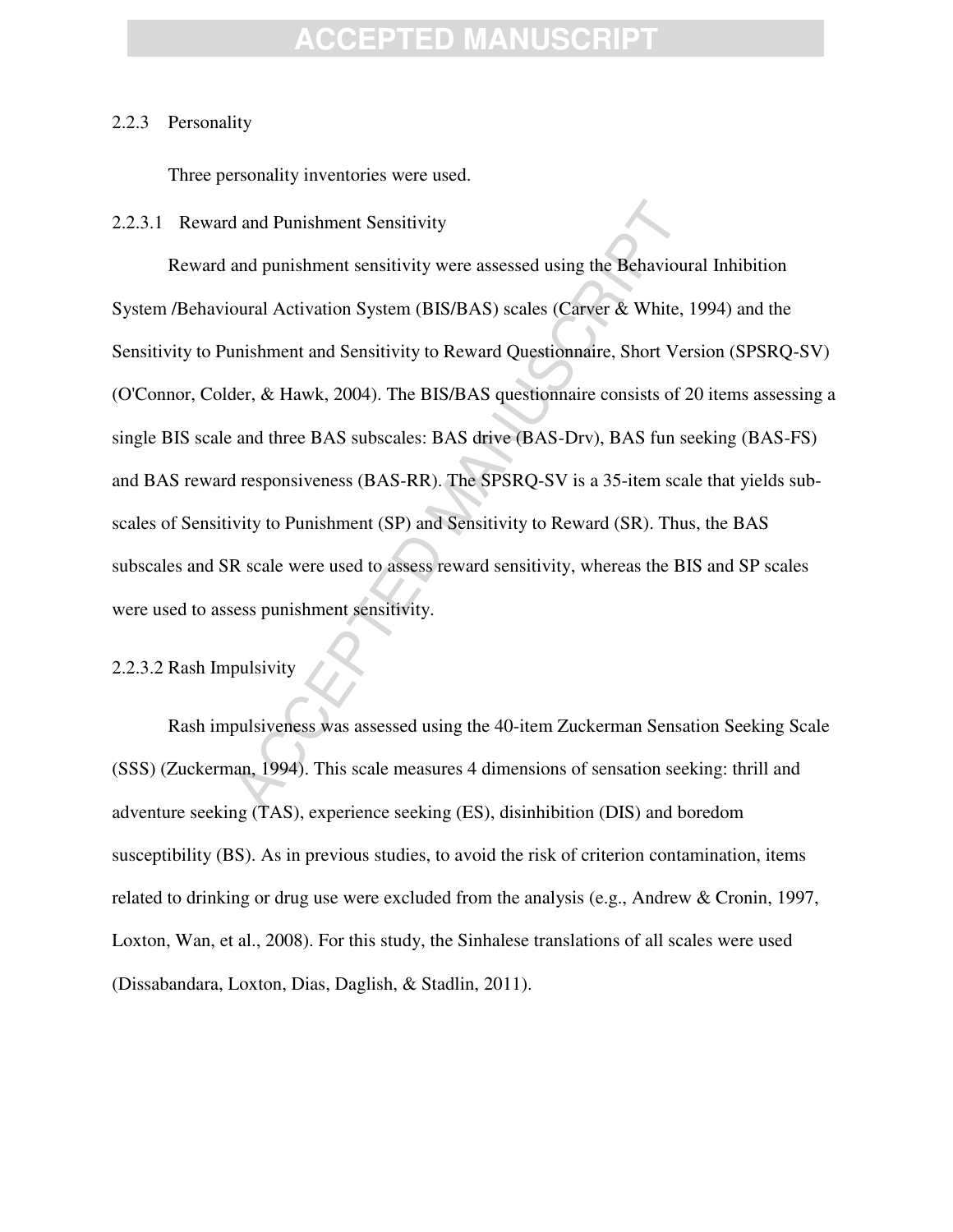#### 2.3 Data analysis

dependent subjects and non-drug users using either chi-square<br>lependent sample t-tests for continuous level data. The associa<br>s and heroin-dependent group status (heroin-users vs non-user<br>c regression. Given the significan Percentages and means were calculated for the demographic variables and compared between heroin-dependent subjects and non-drug users using either chi-square for frequency level data or independent sample t-tests for continuous level data. The association between personality traits and heroin-dependent group status (heroin-users vs non-users) was tested using binomial logistic regression. Given the significant differences in age, level of education, marital status, occupation, alcohol use and tobacco smoking were found between heroin-dependent and control subjects, they were included as covariates. The association between personality traits and risky behaviours among heroin users only were tested using binomial logistic regression for dichotomous outcome variables (users and non-users of poly-drugs, injecting-drugs and risky sexual behaviour) and multiple regression for continuous outcome variables (age of first drug use, daily dose of heroin and AUDIT score). Age and level of education were included as covariates in all analyses within the heroin-dependent group. To account for multiple comparisons, a conservative Bonferroni correction was made, setting the alpha level at 0.007 (0.05/7) to be considered statistically significant. All analyses were done using SPSS 17 software (SPSS Inc.).

#### **3 Results**

#### 3.1 Demographics

Demographic characteristics of heroin-dependent and non-drug users are summarised in Table 1. The age and level of education differed significantly between heroin users and nonusers, with heroin users being younger and less educated than non-drug users. The heroin users also use alcohol and tobacco much more regularly than the non-drug users.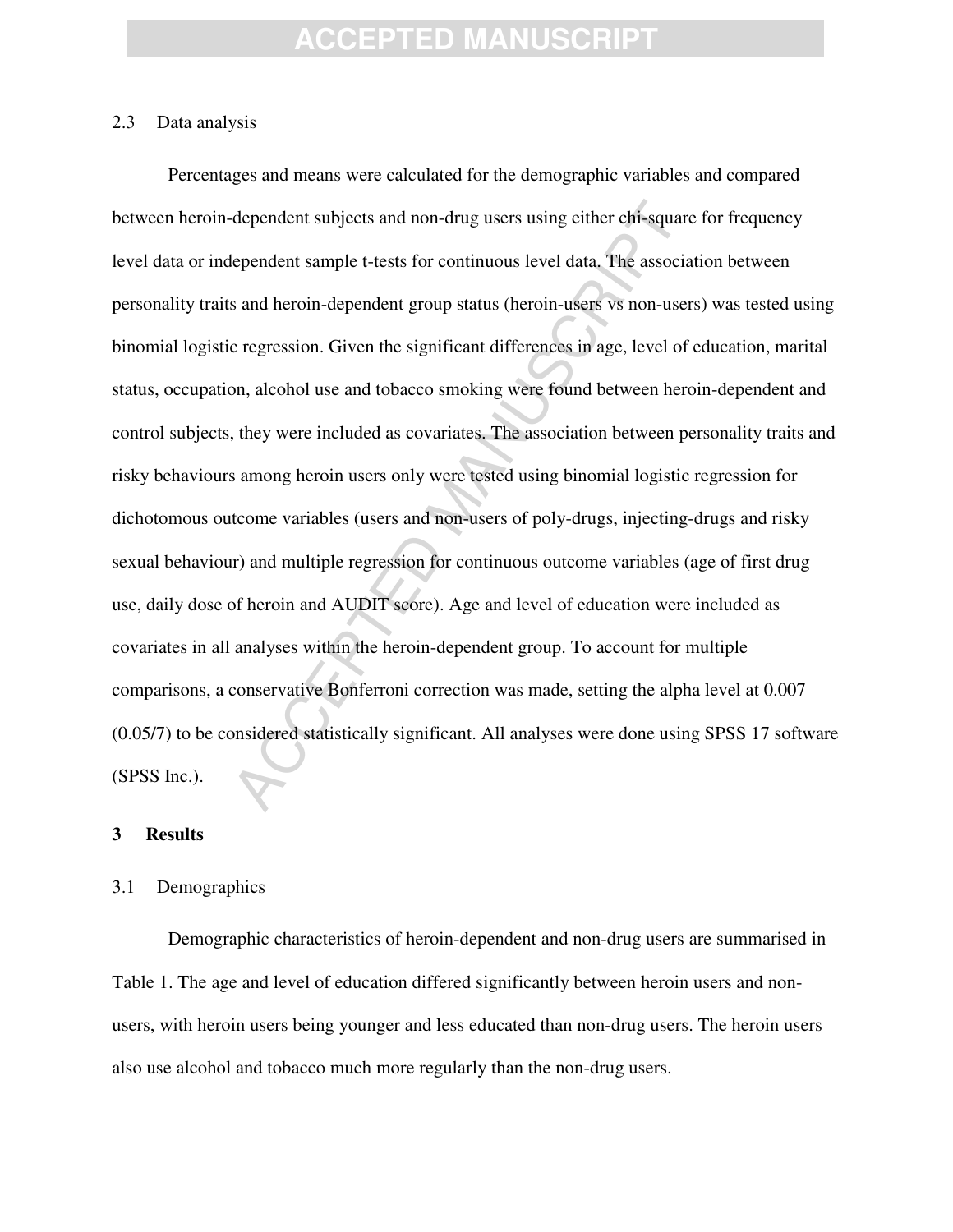#### 3.2 Questionnaire Reliability

ers and 0.77, 0.64, 0.70, 0.74 for heroin users. Cronbach's  $\alpha$  v.<br>
so of SPSRQ were 0.75, 0.57 for non-users and 0.66, 0.68 for halues for Total SSS, TAS, ES, BS and DIS subscales of the SS<br>
in non-users and 0.73, 0.71, Cronbach's  $\alpha$  values for BIS, BAS-Drv, BAS-FS and BAS-RR were 0.73, 0.71, 0.74, 0.67 for non-drug users and 0.77, 0.64, 0.70, 0.74 for heroin users. Cronbach's  $\alpha$  values for the SP and SR subscales of SPSRQ were 0.75, 0.57 for non-users and 0.66, 0.68 for heroin users. Cronbach's  $\alpha$  values for Total SSS, TAS, ES, BS and DIS subscales of the SSS were 0.84, 0.80, 0.57, 0.55, 0.44 in non-users and 0.73, 0.71, 0.54, 0.59, 0.57 in heroin users. Due to the low  $\alpha$ values for the DIS, ES and BS subscales in both groups, only the total SSS score was used in subsequent analyses. The variable reliability of the subscales is similar to previous research in drug-users using translated versions of these scales (e.g., Loxton, Wan, et al., 2008).

#### 3.3 Drug-use patterns

Data on a subset of the study population has been previously reported (Dissabandara, Dias, Dodd, & Stadlin, 2009). The current population was comprised of male Sinhalese dependent heroin users. Dependent heroin users consumed an average daily dose of 428 mg (range 50- 4000mg) of heroin. All the dependent heroin users were current regular tobacco smokers. Approximately 65% of them reported using alcohol on a regular basis (Table 1). 70% of the drug users had AUDIT scores less than 8 (indicative of low-risk drinking), 16% scored 8-15 (harmful use), 7% scored 16-19 (hazardous use) and 7% scored > 20 (probable dependence). Lifetime prevalence of poly-drug use was 82% and last 30 day prevalence was 77%. The second most commonly used drug was cannabis: lifetime and last 30 days prevalence were 88% and 55% respectively. Stimulant use was minimal, with lifetime prevalence 12% and last 30 days prevalence less than 3%. Heroin smoking ("chasing the dragon") was the main method of use. The lifetime prevalence of injecting drug use was 16%; no subject reported injecting during the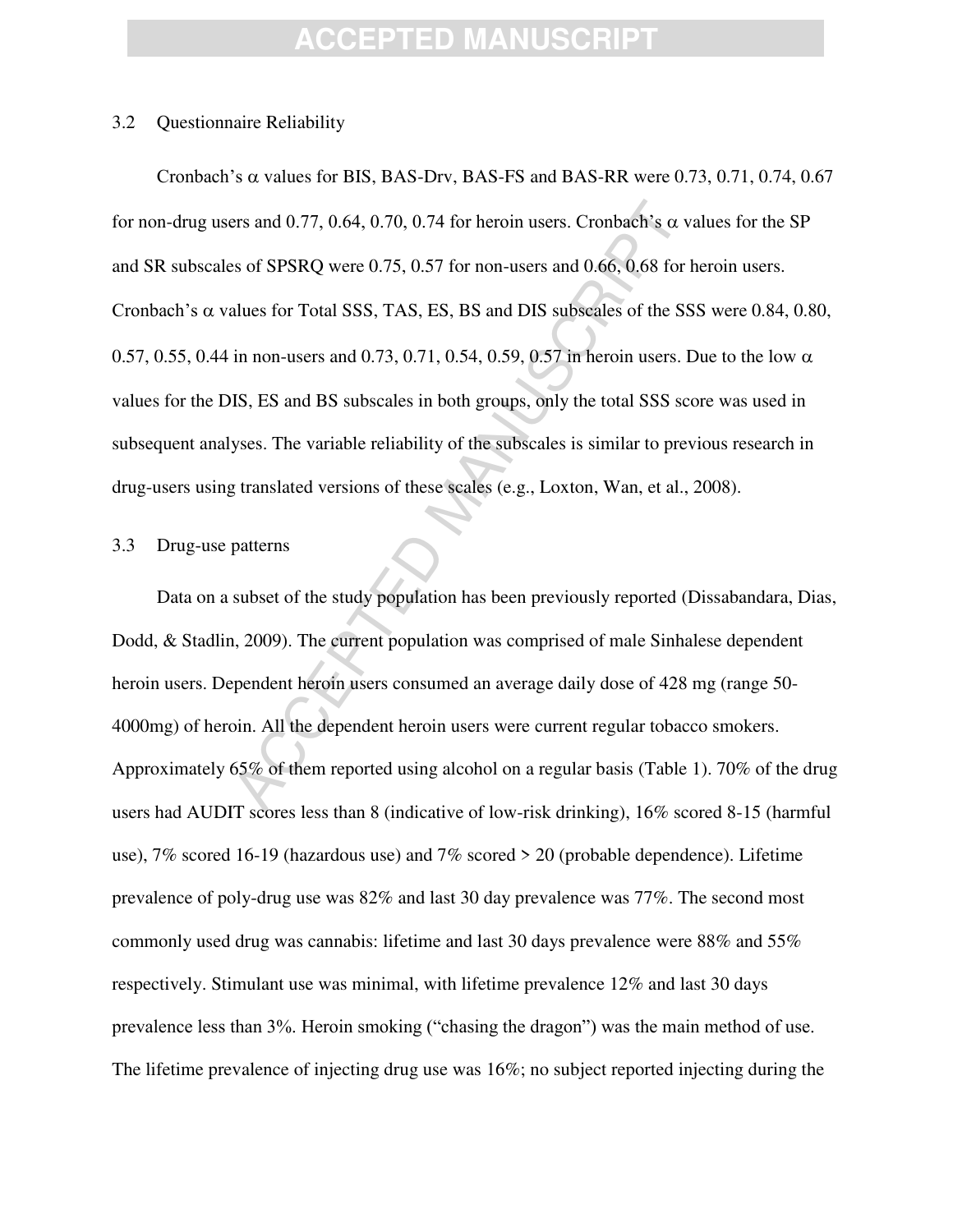last 30 days. The ages of initiation of tobacco smoking, and use of alcohol, illicit drugs, polydrugs and injecting drugs were  $16.4 \pm 3.7$ ,  $18.1 \pm 3.9$ ,  $18.5 \pm 4.1$ ,  $20.6 \pm 5.1$  and  $22.5 \pm 6.2$  years respectively. The average duration of heroin use was  $13.4 \pm 6.8$  years. There was no correlation between the length of heroin use and personality scores. Approximately 30% of dependent heroin users refused seeking treatment for their substance use disorder.

#### 3.4 Risky sexual behaviour

The average duration of heroin use was  $13.4 \pm 6.8$  years. There<br>gth of heroin use and personality scores. Approximately 30%<br>used seeking treatment for their substance use disorder.<br>ual behaviour<br>g-user group 76.8% identi In the drug-user group 76.8% identified themselves as heterosexual, 4.1% as homosexual and 19.1% as bisexual. Prevalence of lifetime high-risk sexual behaviour were: 77.5% having sex with multiple partners, 69.3% having sex with commercial sex workers, only 24.6% used condoms on a regular basis, 6.8% reported having sex with someone known to have a sexually transmitted infection and 7.5% reported having sex for money.

#### 3.5 Impulsivity vs drug use and drug use related parameters

Table 2 shows the statistically significant associations between personality variables (BAS subscales, SR, SP and SSS) and dichotomous drug use variables: dependent heroin use group status (heroin users vs non-drug users) for the total sample, and drug use behaviours within the heroin-dependent group: poly-drug use (vs single drug use), injecting drug use (vs noninjecting), risky sexual behaviour (vs non-risky sexual behaviour) and treatment seeking (vs nontreatment seeking). Measures of both reward sensitivity (BAS-FS and SR) and rash impulsivity (Total SSS) were significantly higher in the dependent heroin use group. Rash impulsivity but not reward sensitivity, was associated with greater likelihood of injecting drugs, engaging in risky sexual behaviour, and the likelihood of not seeking treatment. Punishment sensitivity (SP)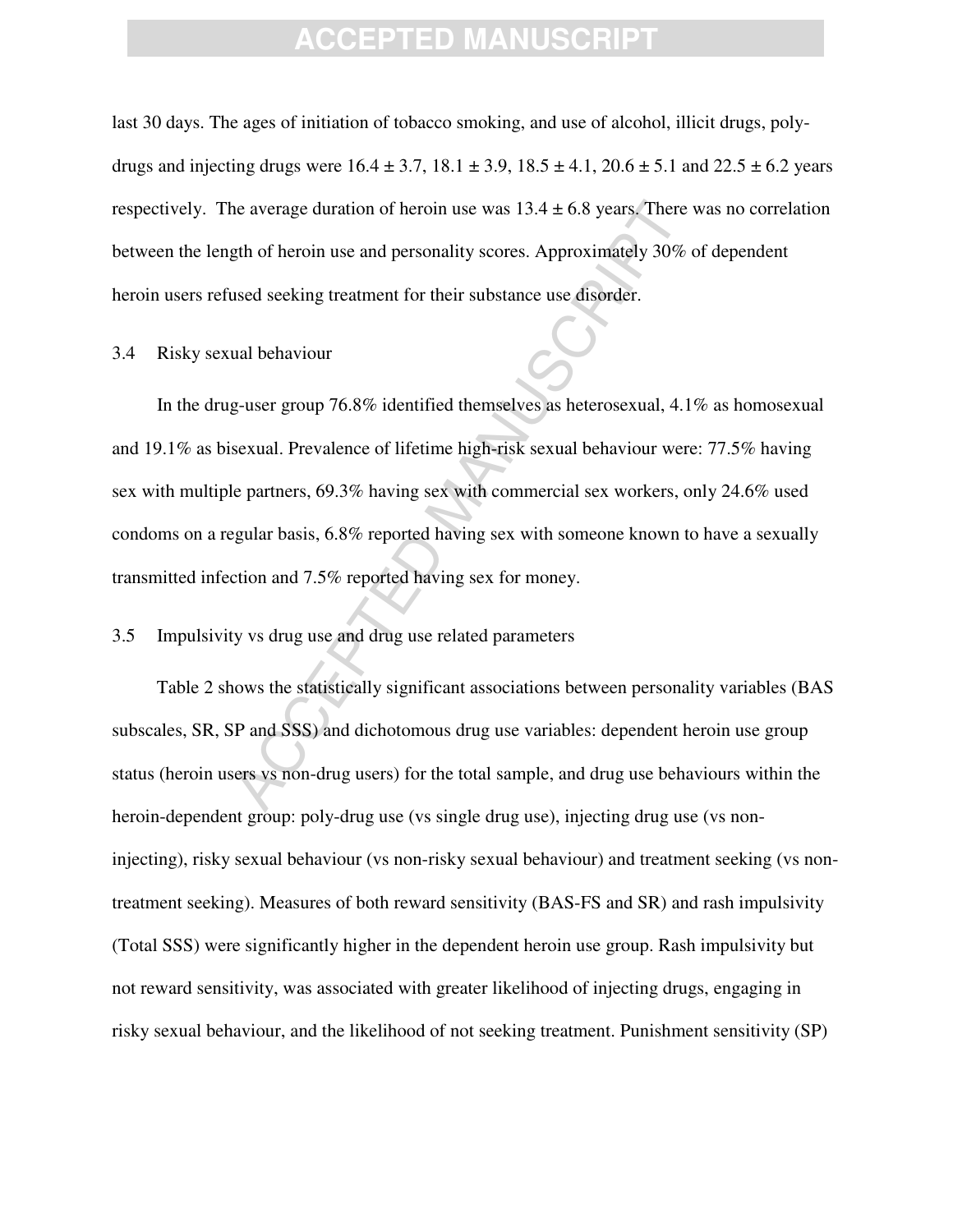was negatively associated with injecting drug use. None of the personality traits tested was associated with poly-drug use.

Table 3 shows the statistically significant coefficients from multiple regression analyses between personality and drug/alcohol use behaviours (age of first drug use, daily dose of heroin and AUDIT score) in the dependent heroin users. BAS-FS was associated with hazardous drinking (AUDIT score), while BAS-Drv was associated with younger age of onset of drug use. Rash impulsivity (SSS) was associated with greater daily quantity of heroin consumed.

#### **4 Discussion**

shows the statistically significant coefficients from multiple reality and drug/alcohol use behaviours (age of first drug use, date) in the dependent heroin users. BAS-FS was associated with T score), while BAS-Drv was ass This paper describes, for the first time, the association of two different dimensions of impulsivity with heroin dependence and related behaviours. Both reward sensitivity and rash impulsivity were significantly positively associated with dependent heroin use. While age of initiation was associated with high reward sensitivity (rather than rash impulsivity), hazardous drinking, increased drug consumption, injecting drug use and risky sexual behaviour were associated with high rash impulsivity.

### 4.1 Impulsivity in dependent heroin users vs non-drug users

Similar to club-drug users (Loxton, Wan, et al., 2008), both reward sensitivity (SR) and rash impulsivity (BAS-FS and SSS) were higher in dependent heroin users than in non-users. The largest effect was observed for BAS-FS, with approximately 48% (1:1.48) increase in the odds of being a heroin user for a one-unit increase in fun-seeking score.

Dawe & Loxton (2004) explicitly proposed that reward sensitivity likely plays a greater role in early (likely social) drug experimentation and an attraction to drug-related cues whereas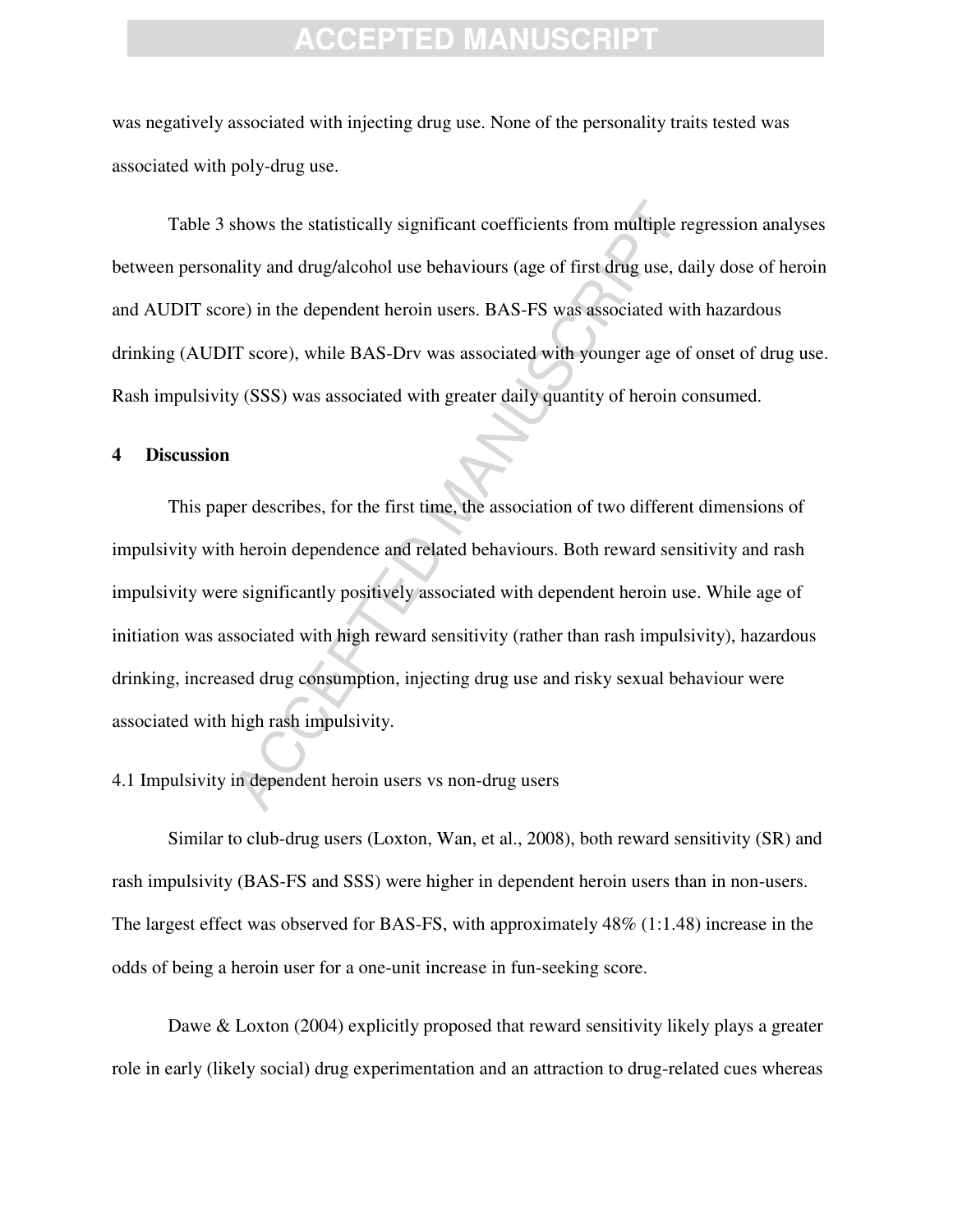rash impulsivity plays a greater role in the progression to chronic drug dependence and additional high-risk behaviour. This proposal was supported in the current study in which we found reward sensitivity and rash impulsivity to be differentially related to heroin use and dependence with age-of-onset associated with reward sensitivity and high risk drug-related behaviours such as injecting drug use, dose and sexual behaviour associated with rash impulsivity.

#### 4.2. Reward sensitivity and age of onset

matrivity and rash impulsivity to be differentially related to her<br>
hage-of-onset associated with reward sensitivity and high risk<br>
as injecting drug use, dose and sexual behaviour associated w<br>
sitivity and age of onset<br> In keeping with previous reports (Lyvers et al., 2011; Pardo et al., 2007) reward sensitivity (BAS-Drv), but not rash impulsivity, was significantly associated with a younger age of first drug use. This supports the role of the tendency to approach appetitive substances to be linked to experimentation and the early initiation of drug use. As age of onset is one of the strongest predictors of chronic drug use, reward sensitivity may provide a key index of longerterm drug risk (Grant, Stinson & Harfort, 2001). In part, early onset of drug use likely leads to additional problems due to long-term damage to the brain caused by CNS drug toxicity, particularly when exposed during the critical peri-pubertal period of brain development (Andersen, 2003). Recognizing reward-driven individuals at an early age could potentially help prevent vulnerable individuals from developing more subsequent SUDs. However, not all those who experiment with drugs subsequently develop chronic drug dependency. Other factors, including the toxic effects of drug on the developing brain, other impulsivity facets (such as rash impulsivity) and environmental factors (including education) also play roles in the progression from drug experimentation to drug abuse and dependence.

4.3. Rash impulsivity in chronic drug use and risky behaviour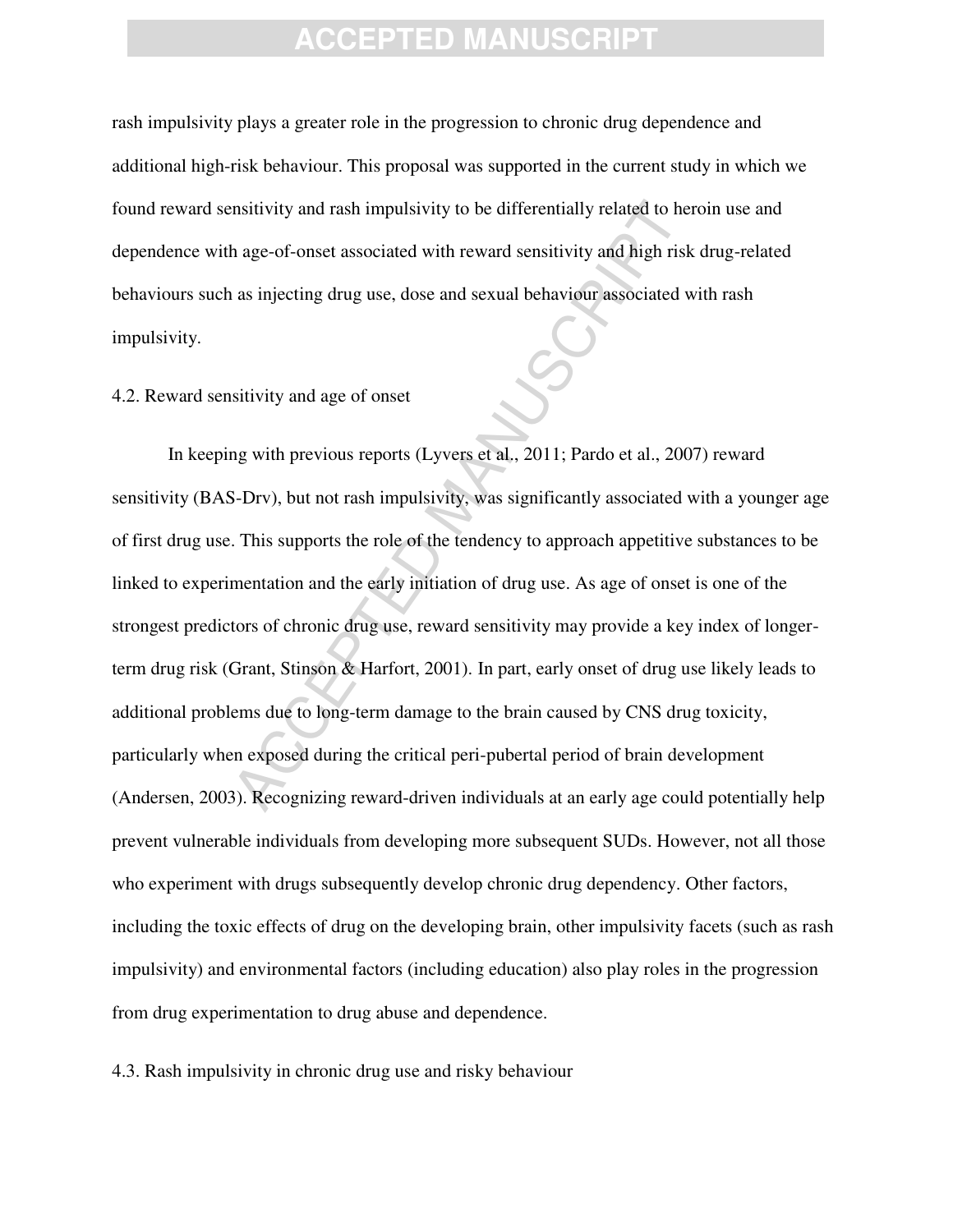There is growing evidence of innate differences in the functioning of the prefrontal cortex to be a predisposing vulnerability to stimulant dependence (Ersche et al., 2012). There is also a wealth of evidence supporting damage to this same brain region from chronic drug use (e.g., Jentsch & Taylor, 1999). Thus, rash impulsivity can predispose to, as well as result from, chronic drug use, due to damage to the prefrontal cortex neural circuitry that controls impulsive behaviour. Heightened rash impulsivity likely functions as both a pre-existing vulnerability as well as a reflection of long-term exposure to drugs and increasing levels of addiction in dependent subjects. However, the cross-sectional nature of this study precludes teasing apart these causal pathways.

incore supporting damage to this same brain region from chronic<br>or, 1999). Thus, rash impulsivity can predispose to, as well as it<br>damage to the prefrontal cortex neural circuitry that controls is<br>thened rash impulsivity l As found in earlier studies (Loxton, Wan, et al., 2008; Anker, Perry, Gliddon, & Carroll, 2009; Gullo et al., 2010) additional drug-related and other risky behaviours were specifically associated with the rash impulsive dimension of impulsivity. Risky sexual behaviour and illicit drug use commonly co-occur. Impulsivity is likely to be a common predisposing factor for both these behaviours. Previous studies have also reported positive association between rash impulsivity and sexual risk behaviours (Atkins, 2008; Chandra, Krishna, Benegal, & Ramakrishna, 2003). Harmful drinking is also linked with risky sexual behaviours (Rees, Saitz, Horton, & Samet, J., 2001; Stein, Anderson, Charuvastra, & Friedmann et al., 2001), but, we found no association between AUDIT score and level of risky sexual behaviour, suggesting that these behaviours are not driving each other but are separable and driven by impulsivity.

Higher daily consumption of heroin and injecting heroin were positively associated with rash impulsivity. Unlike most other countries, scarcity of injecting drug use is a key feature among heroin users in Sri Lanka (Dissabandara et al., 2009). Although rash impulsivity was associated with increased likelihood of injecting, high behavioural inhibition decreased this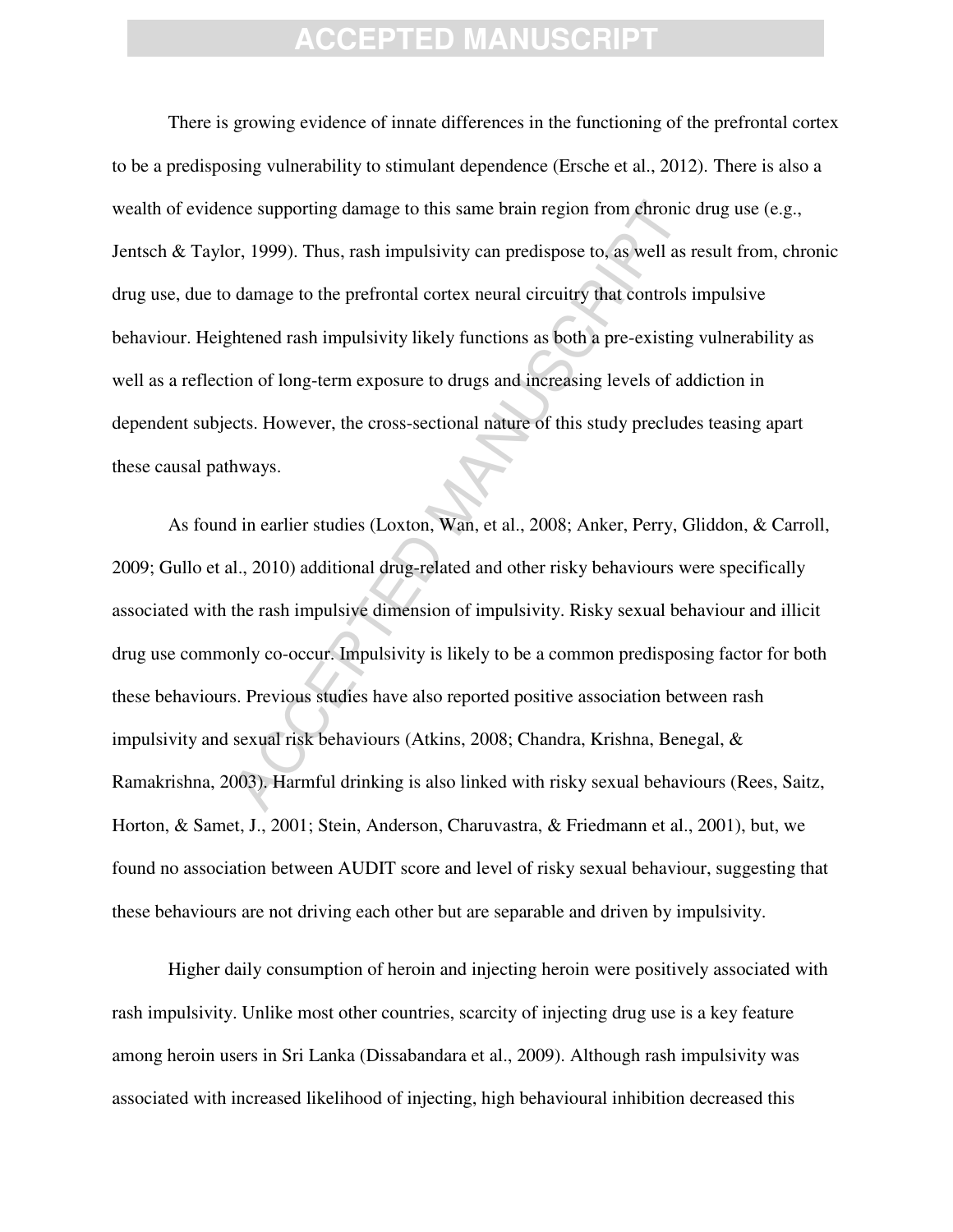re and injecting drug use (Table 2) may be indicative of a poss<br>sitivity in inhibiting risky behaviours due to the suppression of<br>uboptimal punishment sensitivity functioning could lead to dis<br>not assessed specifically in likelihood. Subjects reported that fear of the risks, lack of practice and skill and unavailability of injectable preparations as the main reasons for not injecting. The significant negative association between SP score and injecting drug use (Table 2) may be indicative of a possible role of punishment sensitivity in inhibiting risky behaviours due to the suppression of risk-taking behaviour and suboptimal punishment sensitivity functioning could lead to disinhibition (Avila, 2001). Although not assessed specifically in this study, route of administration may also affect

Although never specified in the Dawe and Loxton (2004) model, rash impulsivity was associated with a decrease in the likelihood of seeking treatment. The finding that increased rash impulsiveness is associated with poor treatment seeking may indicate that easier routes into treatment may be needed for highly rash impulsive individuals. Voluntarily seeking treatment is an important positive feature in the management of individuals with SUD. Acknowledgement of rash impulsive individuals with substance abuse problem could assist in identifying those most at risk of additional drug-related problems and the least likely to seek help.

Finally, hazardous drinking was associated with the BAS-FS scale. This association between BAS-FS and hazardous drinking has been found across a range of samples (e.g., Loxton & Dawe, 2001, Willem, Bijttebier, Claes & Uytterhaegen, 2012). Although this scale is considered a reward sensitivity scale, we note that this scale tends to correlate with measures of both reward sensitivity and rash impulsive scales (Caseras,  $\hat{A}$ vila & Torrubia, 2003; Dawe & Loxton, 2004). In this study, we used regression analyses that account for the shared variance of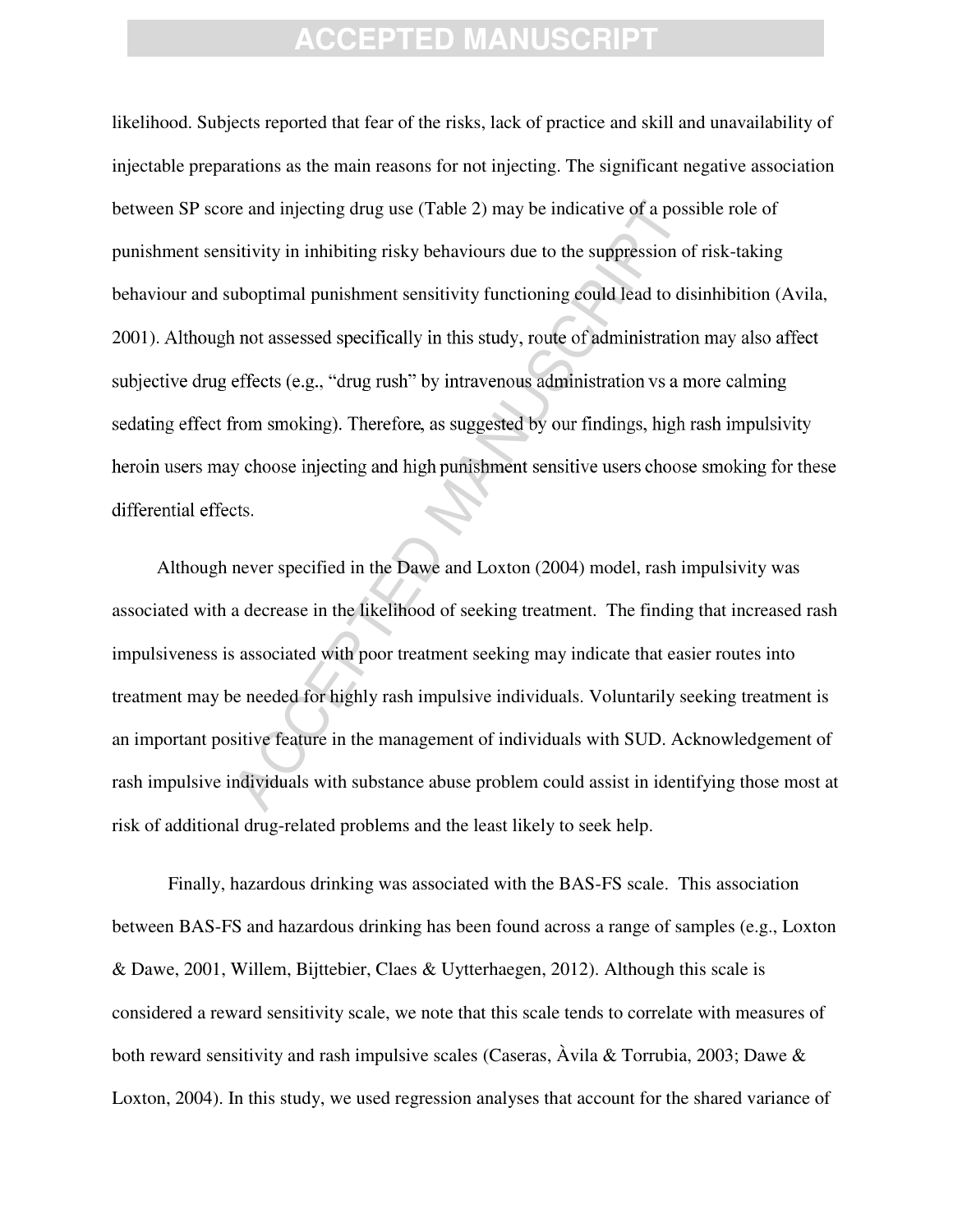BAS-FS and the other more reward senstivity-specific scales of BAS-DRV and BAS-RR. This suggests that the more rash impulsive aspect of the BAS-FS scale may be associated with additional drinking the this drug-dependent sample obtained from a typically abstinence-oriented Sri Lankan population.

#### Limitations

ing the this drug-dependent sample obtained from a typically a<br>
ulation.<br>
luation.<br>
luation.<br>
The non-drug using sample showed very low, by Western stacco<br>
use, while the heroin sample tended towards poly-substant<br>
bstance The samples recruited into this study represent the patterns of substance use within Sri Lankan society. The non-drug using sample showed very low, by Western standards, rates of alcohol and tobacco use, while the heroin sample tended towards poly-substance use even though their primary substance was heroin. To a degree this may limit the generalisability of our findings to other societies. However, the clustering of a wide variety of substance use behaviours in this way gives insights into impulsivity traits that may drive substance use generically that cannot be so easily examined in other cultures where routine use of alcohol, tobacco and possibly cannabis are widely accepted. However, to address issues of possible confounding factors, variables such as poly-drug use, alcohol and tobacco were used as covariates during analyses.

There could still be other unmeasured covariates which could have influenced the outcome variables considered. The use of many self-report measures of socially stigmatised behaviours does raise the possibility of reporting bias. It is therefore possible that impulsivity is associated with a willingness to report illicit behaviour. However, such bias would be unlikely to show differential effects of different subtypes of impulsivity on reporting of different, but equally stigmatised, behaviours. The cross-sectional design of this study limited the evaluation of the progression of addiction and related behaviours in relation to personality traits.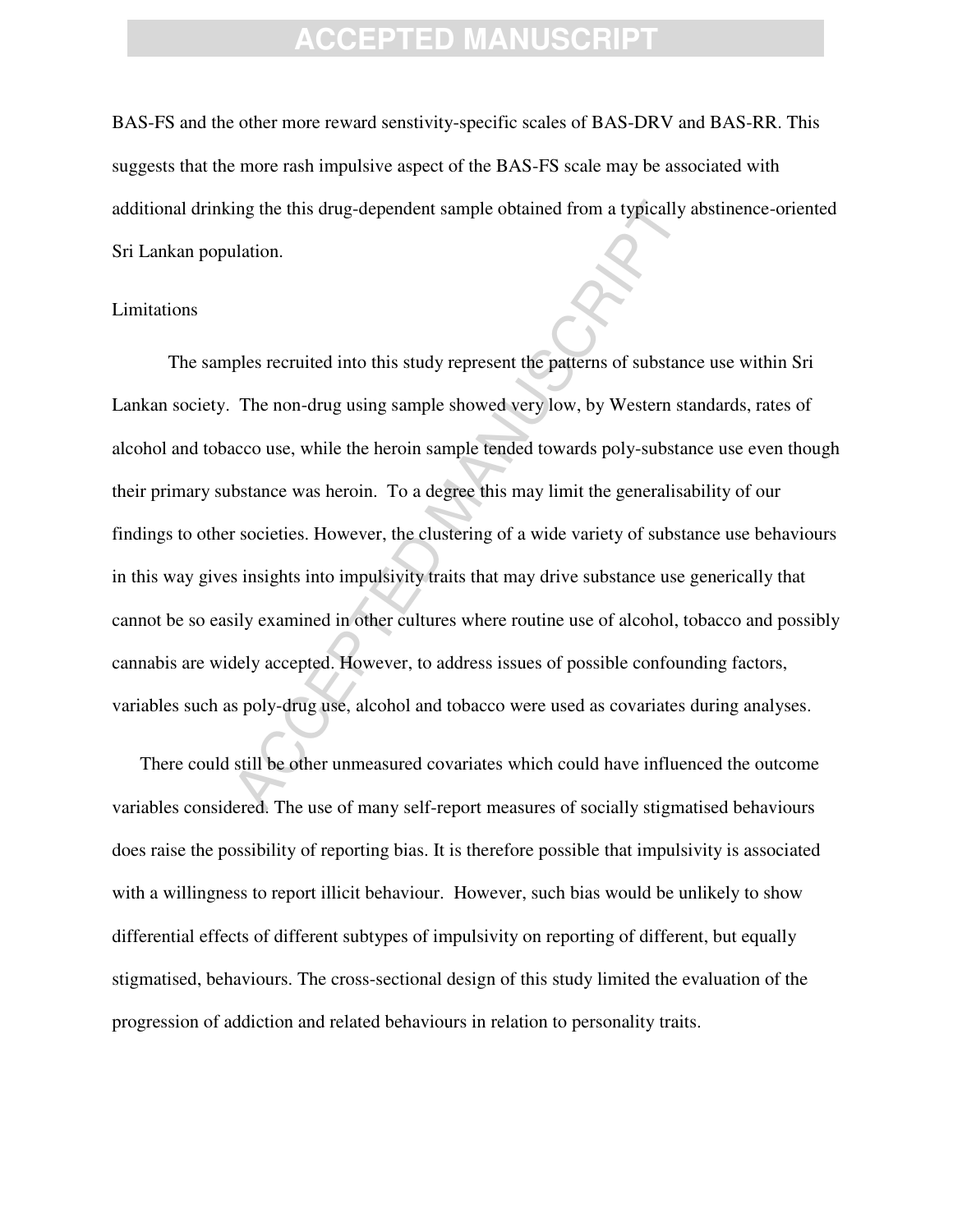#### 5. Conclusion

me possible mechanisms of how each subtype of impulsivity m<br>heroin dependence and other drug-use related phenotypes. As<br>ty and rash impulsivity distinguished heroin users from non-us<br>associated with younger age of initiati This study provides support for the role of a two dimensional model of impulsivity in SUD. It also outlines some possible mechanisms of how each subtype of impulsivity may be causally associated with heroin dependence and other drug-use related phenotypes. As hypothesised, both reward sensitivity and rash impulsivity distinguished heroin users from non-users. Higher reward sensitivity was associated with younger age of initiation of heroin use, while rash impulsivity was the major predictor of problems associated with dependent heroin use. Prospective studies on at risk populations could provide further direction as to how these two facets of impulsivity function at different stages of addiction. Considering the evidence for a substantial genetic basis for both personality and addiction, it would be pertinent to investigate the role these facets play as potential mediators of the genetic influences on addiction.

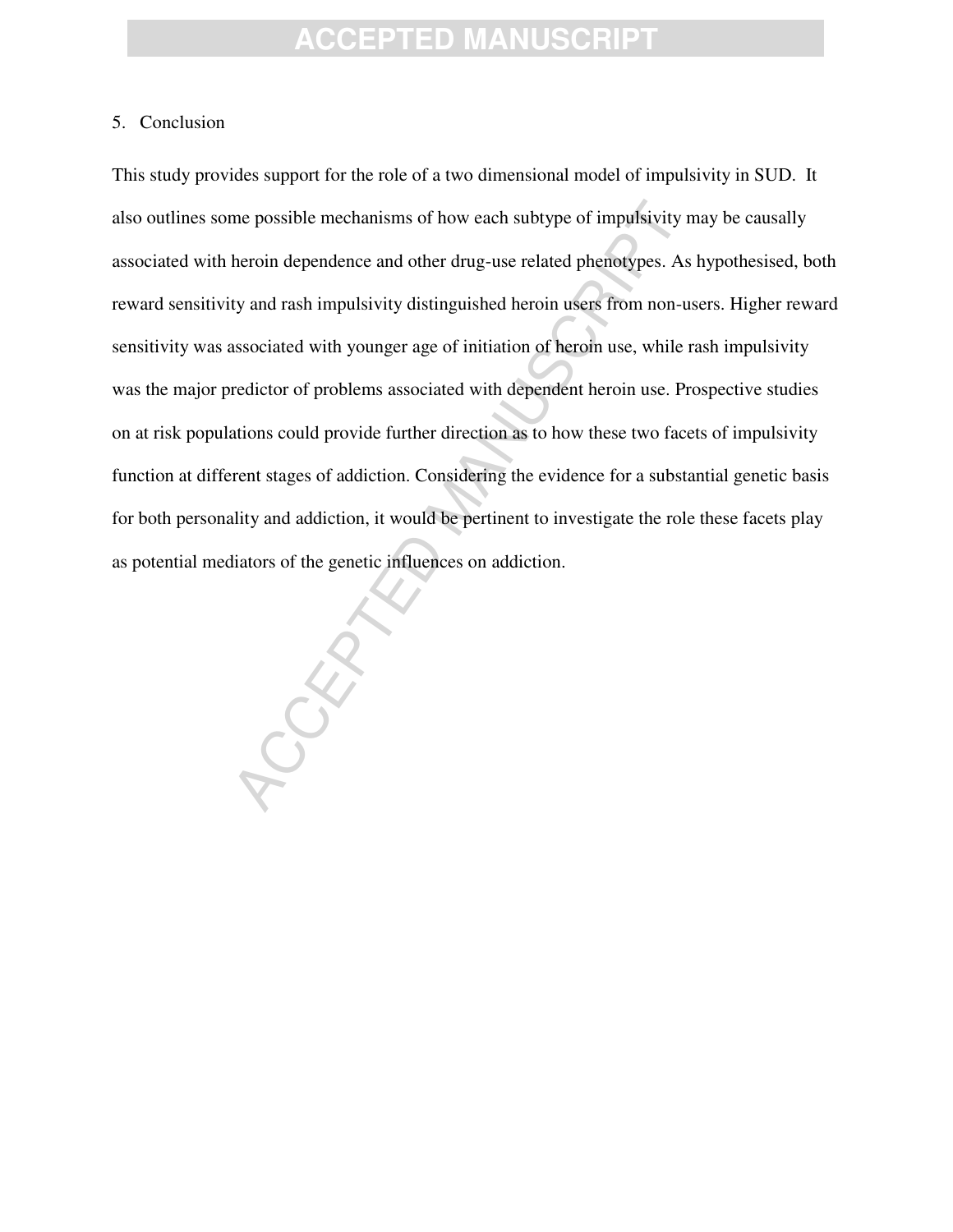#### **References**

Andersen, S. (2003). Trajectories of brain development: Point of vulnerability or window of opportunity. *Neurosci Biobehav Rev*, 27, 3-18.

Andrew, M., & Cronin, C. (1997). Two measures of sensation seeking as predictors of alcohol use among high school males. *Pers Individ Dif*, 22(3), 393-401.

Anker, J. J., Perry, J. L., Gliddon, L. A., & Carroll, M. E. (2009). Impulsivity predicts the escalation of cocaine self-administration in rats. *Pharmacol Biochem Behav,* 93(3), 343-348.

Atkins, R. (2008). The association of childhood personality on sexual risk taking during adolescence. *J Sch Health*, 78(11), 594-600.

Avila, C. (2001). Distinguishing BIS-mediated and BAS-mediated disinhibition mechanisms: a comparison of disinhibition models of Gray (1981, 1987) and of Patterson and Newman (1993*). J Pers Soc Psychol*, 80(2), 311-324.

Carlson, S. R., Johnson, S. C., & Jacobs, P. C. (2010). Disinhibited characteristics and binge drinking among university student drinkers. *Addict Behav*, 35(3), 242-251.

Carver, C. S., & White, T. L. (1994). Behavioral inhibition, behavioral activation, and affective responses to impending reward and punishment: The BIS/BAS Scales. *J Pers Soc Psychol*, 67(2), 319-333.

, & Cronin, C. (1997). Two measures of sensation seeking as mong high school males. *Pers Individ Dif*, 22(3), 393-401.<br>Perry, J. L., Gliddon, L. A., & Carroll, M. E. (2009). Impulsive cocaine self-administration in rats. Caseras, X., Àvila, C., & Torrubia, R. (2003). The measurement of individual differences in Behavioural Inhibition and Behavioural Activation Systems: a comparison of personality scales. *Pers Individ Dif*, 34(6), 999-1013.

Caspi, A. (2000). The child is father of the man: personality continuities from childhood to adulthood. *J Pers Soc Psychol*, 78, 158-172.

Chandra, P. S., Krishna, V. A. S., Benegal, V., & Ramakrishna, J. ( 2003). High-risk sexual behaviour & sensation seeking among heavy alcohol users. *Indian J Med Res*, 117, 88-92.

Conrod, P. J., Castellanos-Ryan, N., & Mackie, C. (2011). Long-term effects of a personality-targeted intervention to reduce alcohol use in adolescents. *J Consult Clin Psychol*, 79, 296-306.

Dawe, S., Gullo, M. J., & Loxton, N. J. (2004). Reward drive and rash impulsiveness as dimensions of impulsivity: implications for substance misuse. *Addict Behav*, 29(7), 1389- 1405.

Dawe, S., & Loxton, N. J. (2004). The role of impulsivity in the development of substance use and eating disorders. *Neurosci Biobehav Rev*, 28(3), 343-351.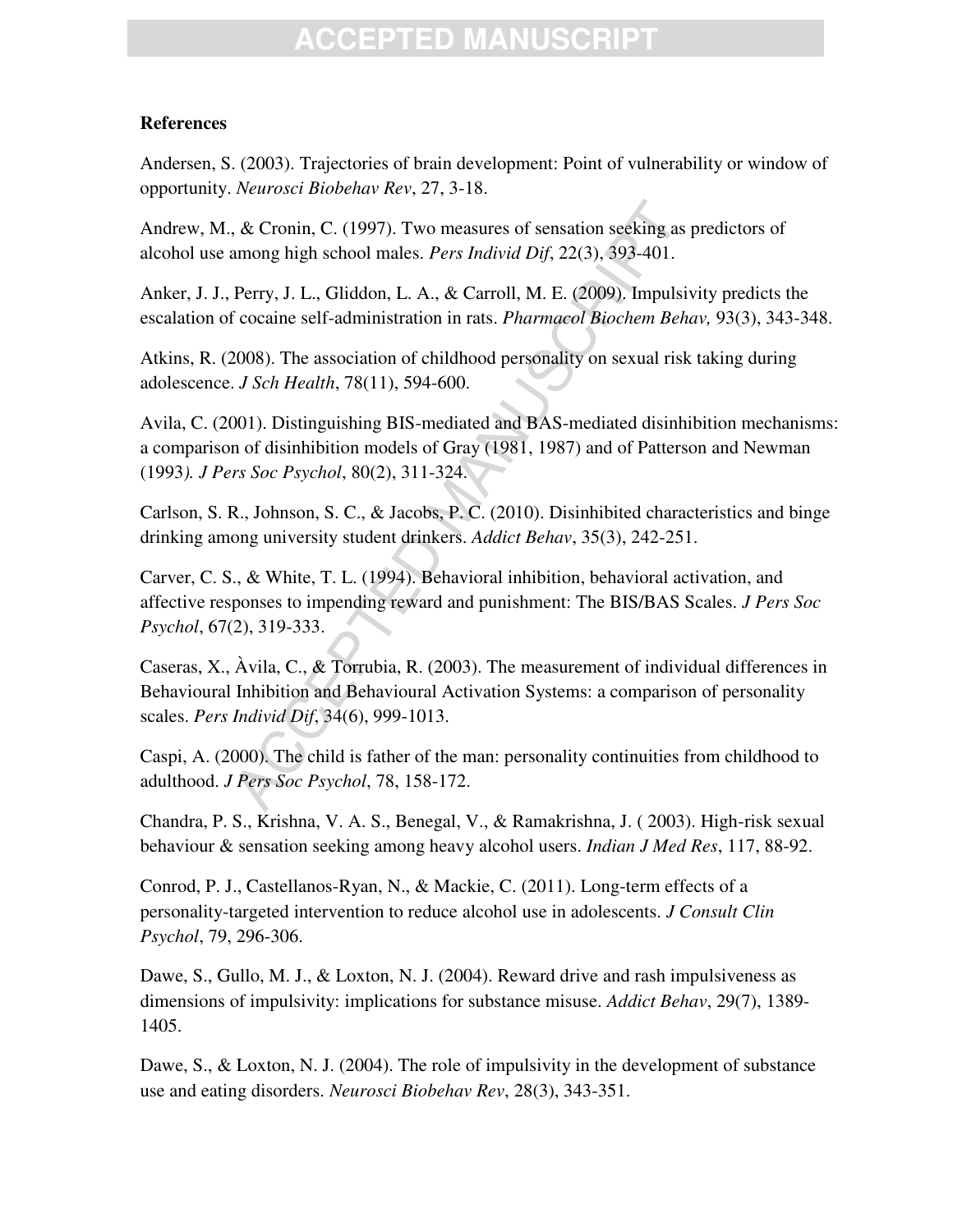Dawe, S., Loxton, N.J., Gullo, M.J., Staiger, P.K., Kambouropoulos, N., Perdon, L. & Wood, A. (2007). The role of impulsive personality traits in the initiation, development and treatment of substance misuse problems. In: Miller, P.M., Kavanagh, D.J. (Eds.), Translation of Addictions Science into Practice (pp. 319-337). Amsterdam: Pergamon.

Dissabandara, L., Loxton, N., Dias, S., Daglish, M., & Stadlin, A. (2011). Psychometric properties of three personality inventories translated to Sinhalese. *Sri Lanka Journal of Psychiatry*, 2(1), 13-17.

Dissabandara, L. O., Dias, S. R., Dodd, P. R., & Stadlin, A. (2009). Patterns of substance use in male incarcerated drug users in Sri Lanka. *Drug Alcohol Rev*, 28(6), 600-607.

Ducci, F., & Goldman, D. (2008). Genetic approaches to addiction: genes and alcohol. *Addiction*, 103(9), 1414-1428.

Ersche, K. D., Jones, P. S., Williams, G. B., Turton, A. J., Robbins, T. W., & Bullmore, E. T. (2012). Abnormal brain structure implicated in stimulant drug addiction. *Science, 335*, 601- 604.

Everitt, B. J., Belin, D., Economidou, D., Pelloux, Y., Dalley, J. W., & Robbins, T. W. (2008). Review: Neural mechanisms underlying the vulnerability to develop compulsive drug-seeking habits and addiction. *Philos Trans R Soc Lond B Biol Sci*, 363, 3125-3135.

a, L., Loxton, N., Dias, S., Daglish, M., & Stadlin, A. (2011).<br>
There personality inventories translated to Sinhalese. *Sri Lank*<br>
2(1), 13-17.<br>
a, L. O., Dias, S. R., Dodd, P. R., & Stadlin, A. (2009). Pattern<br>
recerted Fergusson, D. M., Boden, J. M., & Horwood, L. J. (2008). The developmental antecedents of illicit drug use: evidence from a 25-year longitudinal study. *Drug Alcohol Depend*, 96, 165- 177.

Grant, B. F., Stinson, F. S., & Harford, T. C. (2001). Age of onset of alcohol abuse and dependence: A 12 year follow-up. *J Subst Abuse*, 13, 493-504.

Gray, J. A. (1970). The psychophysiological basis of introversion-extraversion. *Behav Res Ther*, 8, 249-266.

Gray, J. A., & McNaughton, N. (2000). The neuropsychology of anxiety : an enquiry into the functions of the septo-hippocampal system (2nd ed.). Oxford: Oxford University Press.

Gullo, M. J., Ward, E., Dawe, S., Powell, J., & Jackson, C. J. (2010). Support for a twofactor model of impulsivity and hazardous substance use in British and Australian young adults. *J Res Pers, 45*, 10-18.

Horn, N. R., Dolan, M., Elliott, R., Deakin, J. F., & Woodruff, P. W. (2003). Response inhibition and impulsivity: an fMRI study. *Neuropsychologia*, 41(14), 1959-1966.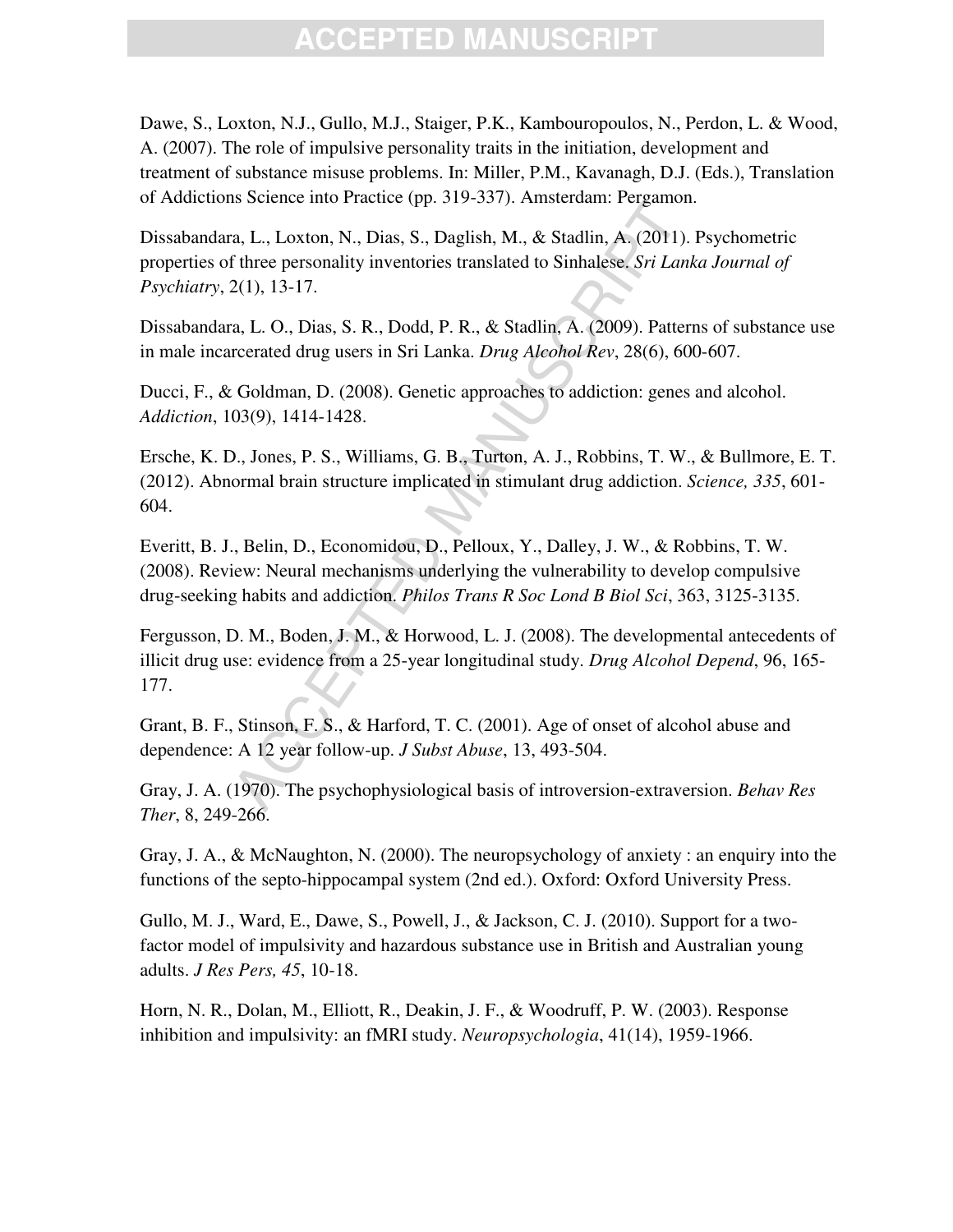James, L. M., & Taylor, J. (2007). Impulsivity and negative emotionality associated with substance use problems and Cluster B personality in college students. *Addict Behav*, 32(4), 714-727.

Jentsch, J. D., Taylor, J.R.,. (1999). Impulsivity resulting from frontostiatal dysfunction in drug abuse: implications for the control of reward-related stimuli. *Psychopharmacology (Berl),* 146, 373-390.

Kambouropoulos, N., & Staiger, P. (2007). Personality, behavioural and affective characteristics of hazardous drinkers. *Pers Individ Dif*, 42, 213-224.

1., Taylor, J.R... (1999). Impulsivity resulting from frontostiata<br>implications for the control of reward-related stimuli. *Psychop*<br>373-390.<br>aulos, N., & Staiger, P. (2007). Personality, behavioural and a<br>cs of hazardous Kreek, M. J., Nielsen, D. A., Butelman, E. R., & LaForge, K. S. (2005). Genetic influences on impulsivity, risk taking, stress responsivity and vulnerability to drug abuse and addiction. *Nat Neurosci*, 8(11), 1450-1457.

Loxton, N. J., & Dawe, S. (2007). How do dysfunctional eating and hazardous drinking women perform on behavioural measures of reward and punishment sensitivity? *Pers Individ Dif,* 42, 1163-1172.

Loxton, N. J., Wan, V. L., Ho, A. M., Cheung, B. K., Tam, N., Leung, F. Y., & Stadlin, A. (2008). Impulsivity in Hong Kong-Chinese club-drug users. *Drug Alcohol Depend*, 95(1-2), 81-89.

Loxton, N. J., Nguyen, D., Casey, L., & Dawe, S. (2008). Reward drive, rash impulsivity and punishment sensitivity in problem gamblers. *Pers Individ Dif*, 45(2), 167-173.

Lyvers, M., Duff, H., & Hasking, P. (2011). Risky alcohol use and age at onset of regular alcohol consumption in relation to frontal lobe indices, reward sensitivity, and rash impulsiveness. *Addict Res Theory*, 19(3), 251-259.

O'Connor, R. M., Colder, C. R., & Hawk, L. W. (2004). Confirmatory factor analysis of the Sensitivity to Punishment and Sensitivity to Reward Questionnaire. *Pers Individ Dif*, 37(5), 985-1002.

Pardo, Y., Aguilar, R., Molnuevo, B., & Torrubia, R. (2007). Alcohol use as a behavioural sign of disinhibition: Evidence from J.A. Gray's model of personality. *Addict Behav*, 32, 2398-2403.

Pickering, A. D., Gray, J.A. (1999). The neuroscience of personality. In L.A.Pervin (Ed.), Handbook of personality: Theory and research (2 ed.): New York:Guilford press.

Rees, V., Saitz, R., Horton, N. J., & Samet, J. (2001). Association of alcohol consumption with HIV sex- and drug-risk behaviors among drug users. *J Subst Abuse Treat*, 21(3), 129- 134.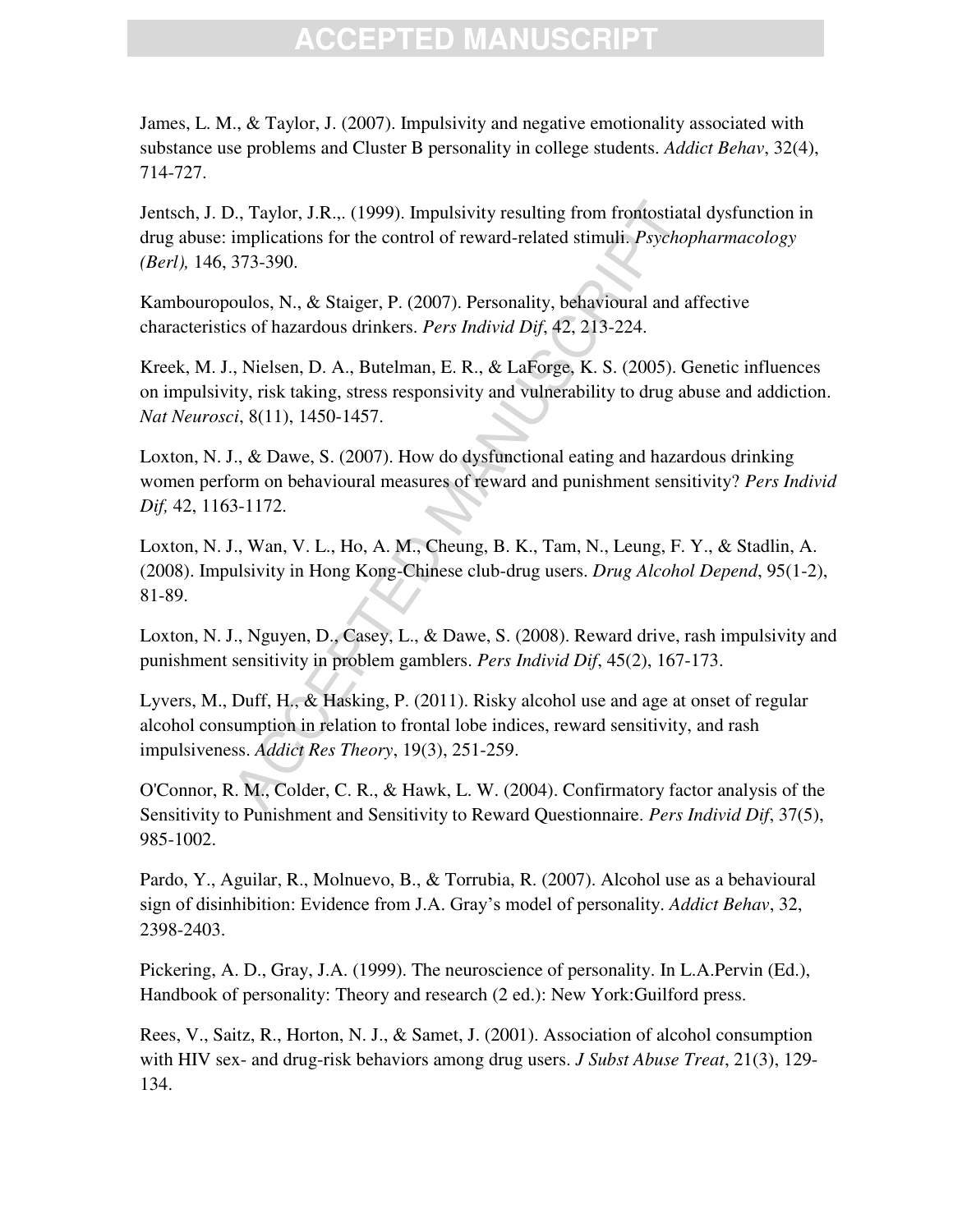Robinson, T. E., & Berridge, K. C. (2003). Addiction. *Annu Rev Psychol*, 54, 25-53.

Saunders, J. B., Aasland, O. G., Babor, T. F., De La Fuente, J. R., & Grant, M. (1993). Development of the Alcohol Use Disorders Identification Test (AUDIT): WHO Collaborative Project on Early Detection of Persons with Harmful Alcohol Consumption-II. *Addiction*, 88(6), 791-804.

Shin, S. H., Hong, H. G., & Jeon, S.M. (2011). Personality and alcohol use: The role of impulsivity. *Addict Behav*, 37(1), 102-107.

Smillie, L. D., Loxton, N. J., & Avery, R. E. (2011). Reinforcement Sensitivity Theory, Research, Applications and Future. In T. Chamorro-Premuzic, A. Furnham & S. v. Stumm (Eds.), *Handbook of Individual Differences* (pp. 101-131). Malden: Wiley-Blackwell.

Stein, M. D., Anderson, B., Charuvastra, A., & Friedmann, P. D. (2001). Alcohol use and sexual risk taking among hazardously drinking drug injectors who attend needle exchange. *Alcohol Clin Exp Res*, 25(10), 1487-1493.

e Project on Early Detection of Persons with Harmful Alcoho<br>8(6), 791-804.<br>Hong, H. G., & Jeon, S.M. (2011). Personality and alcohol use<br>Addict Behav, 37(1), 102-107.<br>D., Loxton, N. J., & Avery, R. E. (2011). Reinforcement Tarter, R. E., Kirisci, L., Mezzich, A., Cornelius, J. R., Pajer, K., Vanyukov, M. & Clark, D. (2003). Neurobehavioral Disinhibition in Childhood Predicts Early Age at Onset of Substance Use Disorder. *Am J Psychiatry*, 160, 1078-1085.

Willem, L., Bijttebier, P., Claes, L., & Uytterhaegen, A. (2012). Temperament and Problematic Alcohol Use in Adolescence: an Examination of Drinking Motives as Mediators. *J Psychopatho Behav*. doi: 10.1007/s10862-012-9279-4.

Zuckerman, M. (1994). Behavioural expressions and biosocial bases of sensation seeking. New York: Cambridge University Press.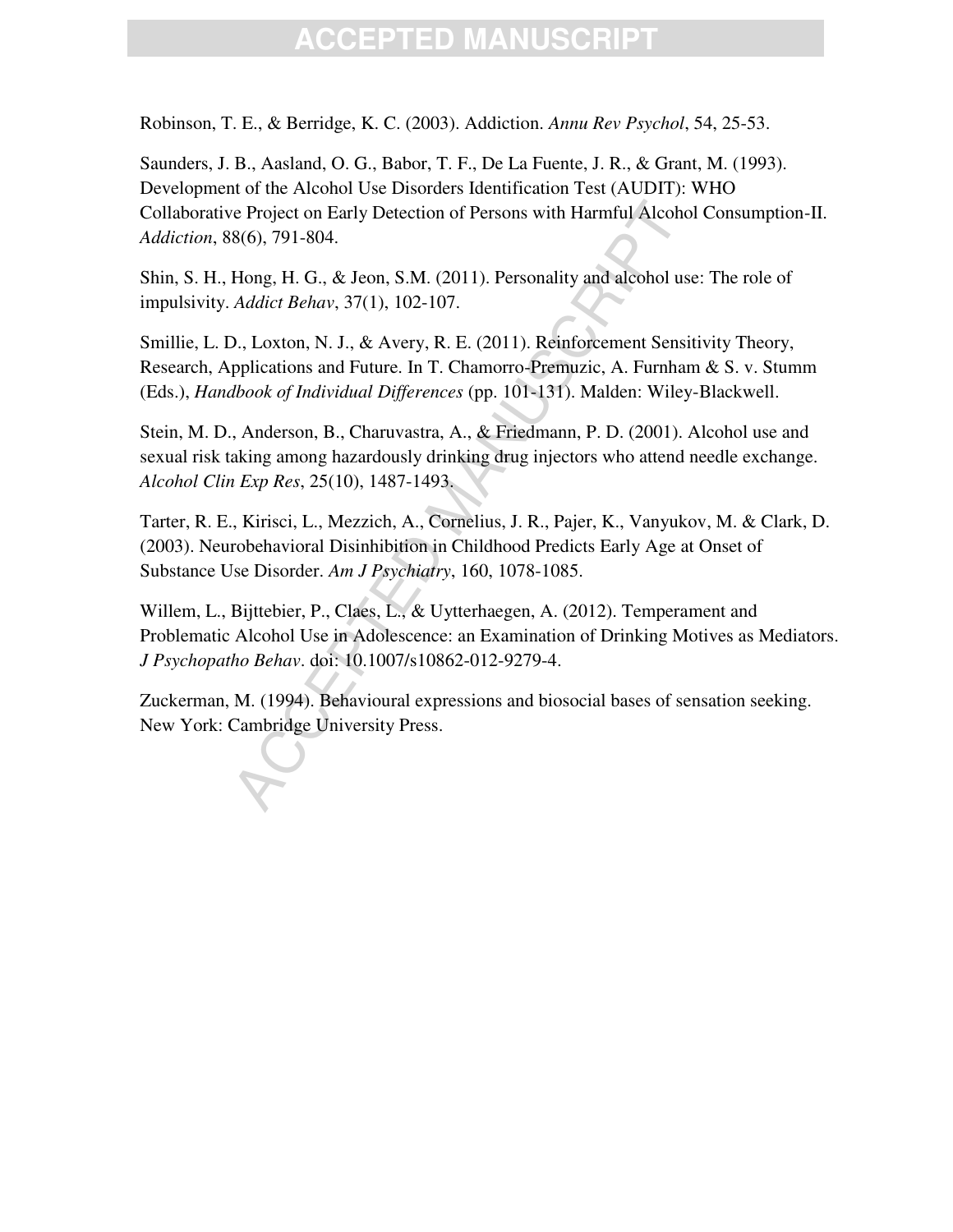# **EPTED MANU**

#### **Statement 1 - Role of Funding Source**

Funding for this study was by a Griffith Health Scholarship which provided support for the first

author and data collection. This funding had no other role during analysis, data interpretation,

preparation or in the decision to submit the paper for publication<br>
Contributors<br>
Contributors<br>
andara<br>
eparation and translation of questionnaires, data collection, da<br>
entist draft of manuscript.<br>
and<br>
analysis and prepa and manuscript preparation or in the decision to submit the paper for publication.

### **Statement 2 - Contributors Lakal O Dissabandara**

Study design, preparation and translation of questionnaires, data collection, data analysis and

preparation of the first draft of manuscript.

### **Natalie J Loxton**

Study Design, Data analysis and preparation of manuscript.

### **Shavindra R Dias**

Study design, preparation and translation of questionnaires and preparation of manuscript.

### **Mark Daglish**

Data analysis and preparation of manuscript.

### **Peter R Dodd**

Preparation of manuscript.

### **Alfreda Stadlin**

Study design, preparation of questionnaires, and preparation of manuscript; and corresponding author.

All authors contributed to and have approved the final manuscript.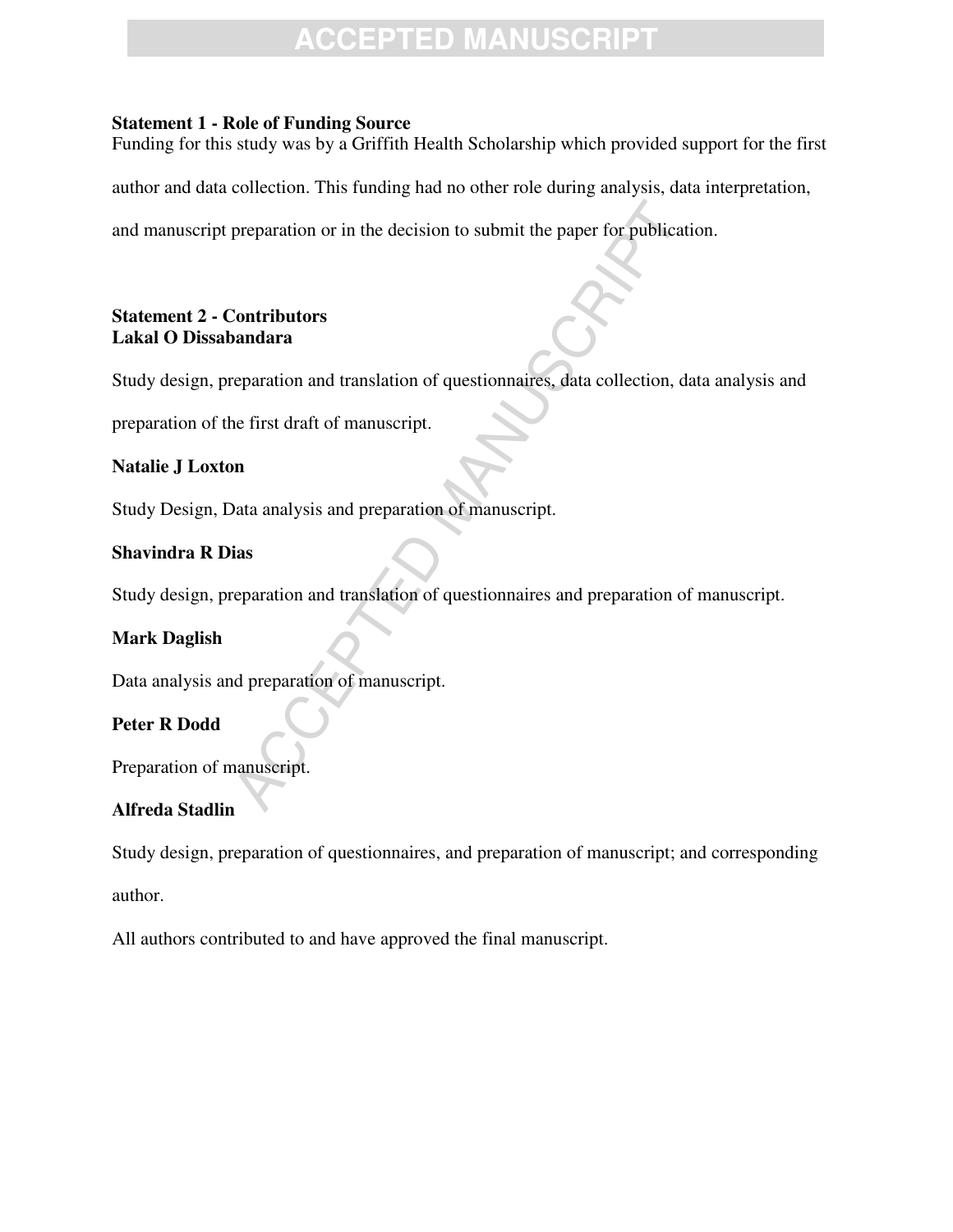### **Statement 3 - Conflict of Interest**

All the authors declare that they have no conflicts of interest.

### **Statement 4 - Acknowledgements**

We thank all the participants, social workers and prison officials for their invaluable cooperation

during this study.

ACCEPTED MANUSCRIPT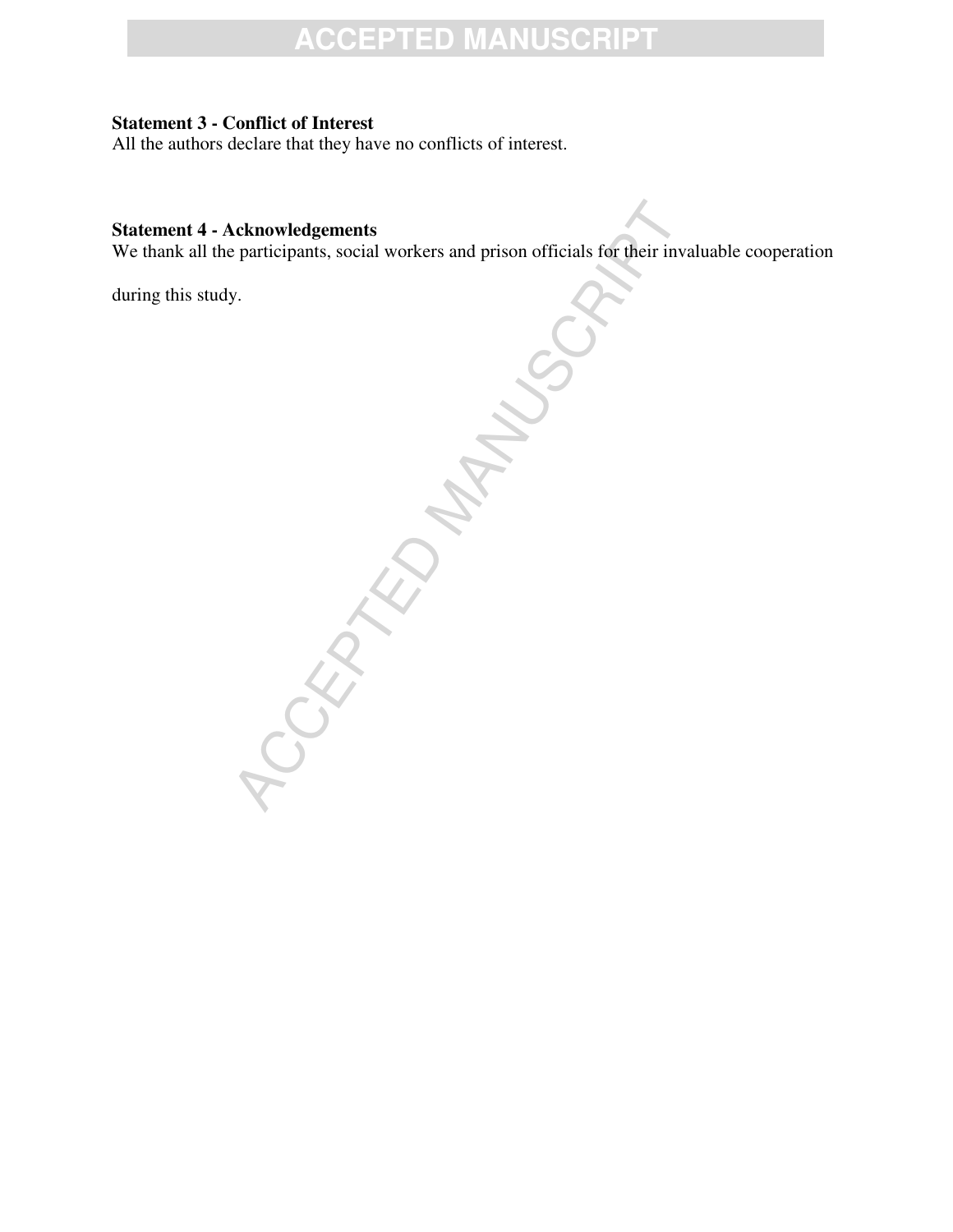### Tables

### Table 1 – Demographic data and sample characteristics

|                     |                          | Non-drug users | Dependent heroin users |
|---------------------|--------------------------|----------------|------------------------|
|                     |                          | $(n=232)$      | $(n=293)$              |
| Age* (mean+SD)      |                          | $35.8 + 11.9$  | $34 + 7.9$             |
| Marital status (%)  | Married                  | 59.5           | 46.7                   |
|                     | Never married            | 40.5           | 49.3                   |
|                     | Divorced/separated       | $\overline{0}$ | $\overline{4}$         |
| Education* $(\%)$   | Primary                  | 18.1           | 29.3                   |
|                     | Secondary                | 81.9           | 70.7                   |
| Occupation $(\%)$   | Labourers/Street vendors | 53.5           | 45.8                   |
|                     | Others                   | 46.5           | 54.2                   |
| Tobacco Smoking (%) | Regular                  | 22.5           | 100                    |
|                     | Rarely/Never             | 77.5           | $\mathbf{0}$           |
| Alcohol use $(\%)$  | Regular                  | 13             | 65                     |
|                     | Rarely/Never             | 87             | 35                     |
| * $p < 0.05$        |                          |                |                        |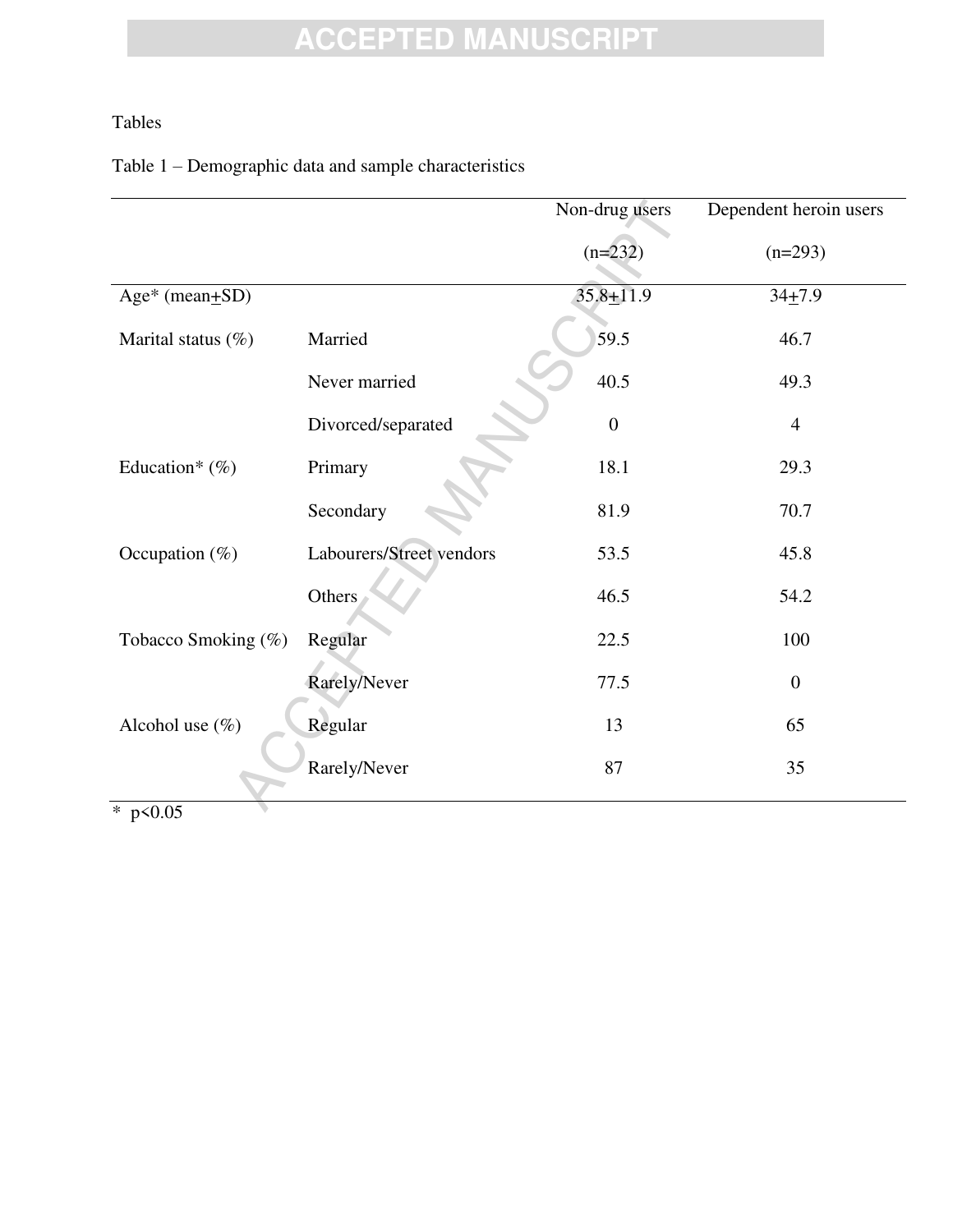| Outcome                        | Predictor   |                          |                   |       | 95% C.I. for OR |              |
|--------------------------------|-------------|--------------------------|-------------------|-------|-----------------|--------------|
|                                | $\mathbf N$ |                          | <b>Odds Ratio</b> |       |                 | Sig.         |
| Phenotype                      |             | <b>Personality Score</b> |                   | Lower | Upper           |              |
| Dependent heroin use           | 293         | <b>BAS-FS</b>            | 1.48              | 1.31  | 1.68            | $\le 0.001$  |
| (vs Non drug user)             | 232         | <b>SSS Total</b>         | 1.16              | 1.11  | 1.22            | $\le 0.001$  |
|                                |             | <b>SR</b>                | 1.36              | 1.24  | 1.50            | $\leq 0.001$ |
|                                |             |                          |                   |       |                 |              |
| <b>Injecting Drug Use</b>      | 49          | <b>BAS-RR</b>            | 1.23              | 1.00  | 1.52            | 50.05        |
| (vs Non injecting drug user)   | 244         | <b>SSS Total</b>         | 1.49              | 1.31  | 1.70            | $\le 0.001$  |
|                                |             | SP <sub>s</sub>          | 0.84              | 0.75  | 0.95            | $\leq 0.005$ |
|                                |             |                          |                   |       |                 |              |
| Risky sexual behaviour         | 227         | <b>SSS Total</b>         | 1.12              | 1.05  | 1.20            | .50.001      |
| (vs no risky sexual behaviour) | 66          | <b>SR</b>                | 1.13              | 1.01  | 1.25            | 50.05        |
|                                |             |                          |                   |       |                 |              |
| Non treatment seeking          | 89          | <b>SSS Total</b>         | 1.08              | 1.02  | 1.14            | < 0.001      |
| (vs Treatment seeking)         | 204         |                          |                   |       |                 |              |

Table 2 – Personality traits significantly associated with heroin dependence and related dichotomous risk factors.

Note. The group in parentheses is the reference group

BAS-FS = BAS Fun Seeking, BAS-RR = BAS Reward Responsiveness, SSS Total =Total sensation seeking, SP = Sensitivity to punishment, SR = Sensitivity to reward.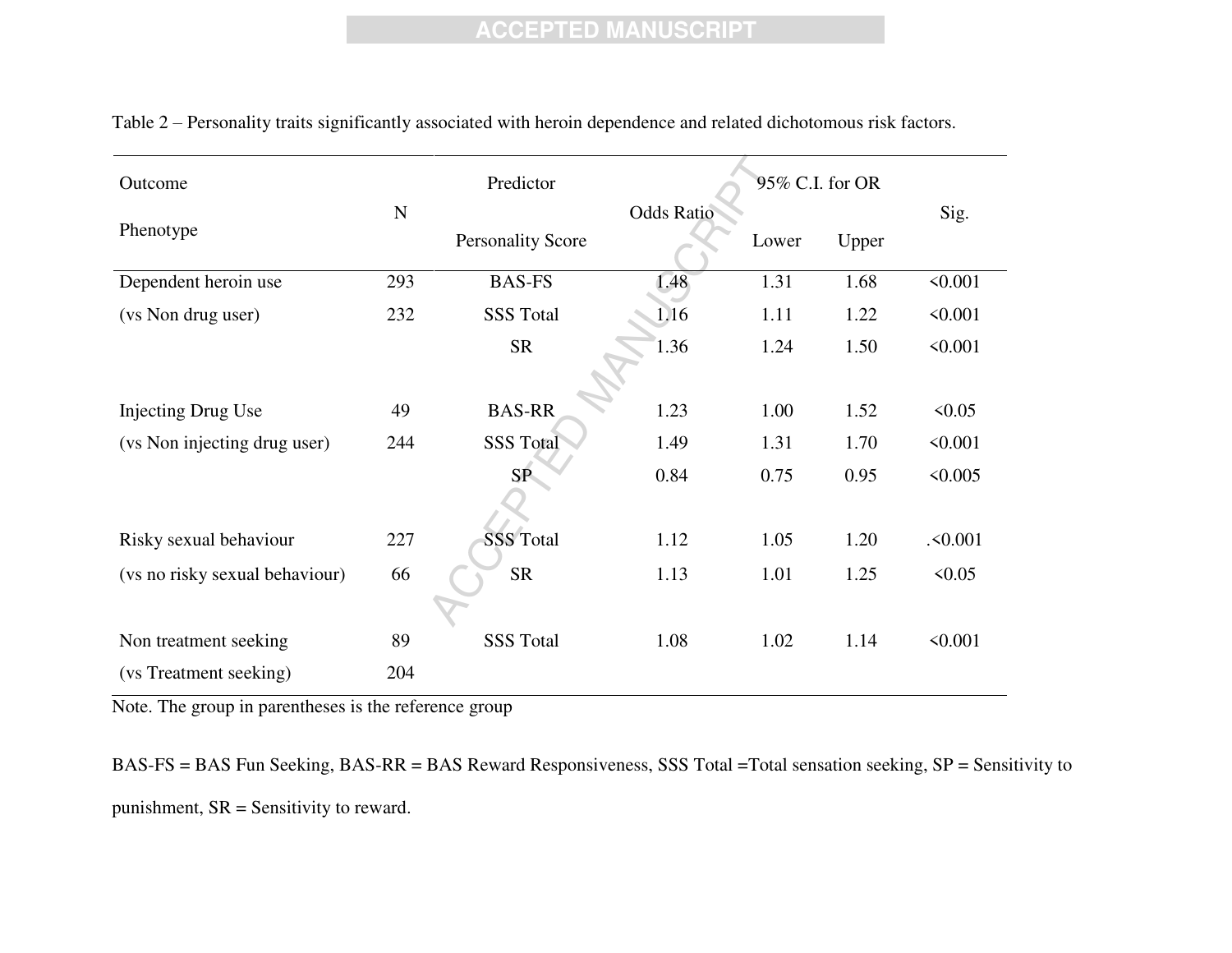25

| continuous variables. |                  |         |           |         |       |
|-----------------------|------------------|---------|-----------|---------|-------|
| Outcome               | Predictor        |         |           |         |       |
| Phenotype             | Personality      | B       | <b>SE</b> | Beta    | Sig.  |
|                       | Score            |         |           |         |       |
| Daily Heroin dose     | <b>SSS Total</b> | 11.93   | 4.37      | 0.16    | 0.006 |
| <b>AUDIT</b> score    | <b>BAS-FS</b>    | 0.64    | 0.19      | 0.20    | 0.001 |
| Age of first drug use | <b>BAS-Drv</b>   | $-0.31$ | 0.10      | $-0.17$ | 0.004 |
| $N = 293$             |                  |         |           |         |       |

Table 3 – Personality traits significantly associated with heroin dependence and related continuous variables.

BAS-FS = BAS Fun Seeking, BAS-Drv = BAS Drive, SSS Total = Total Sensation Seeking

Scale

REATE